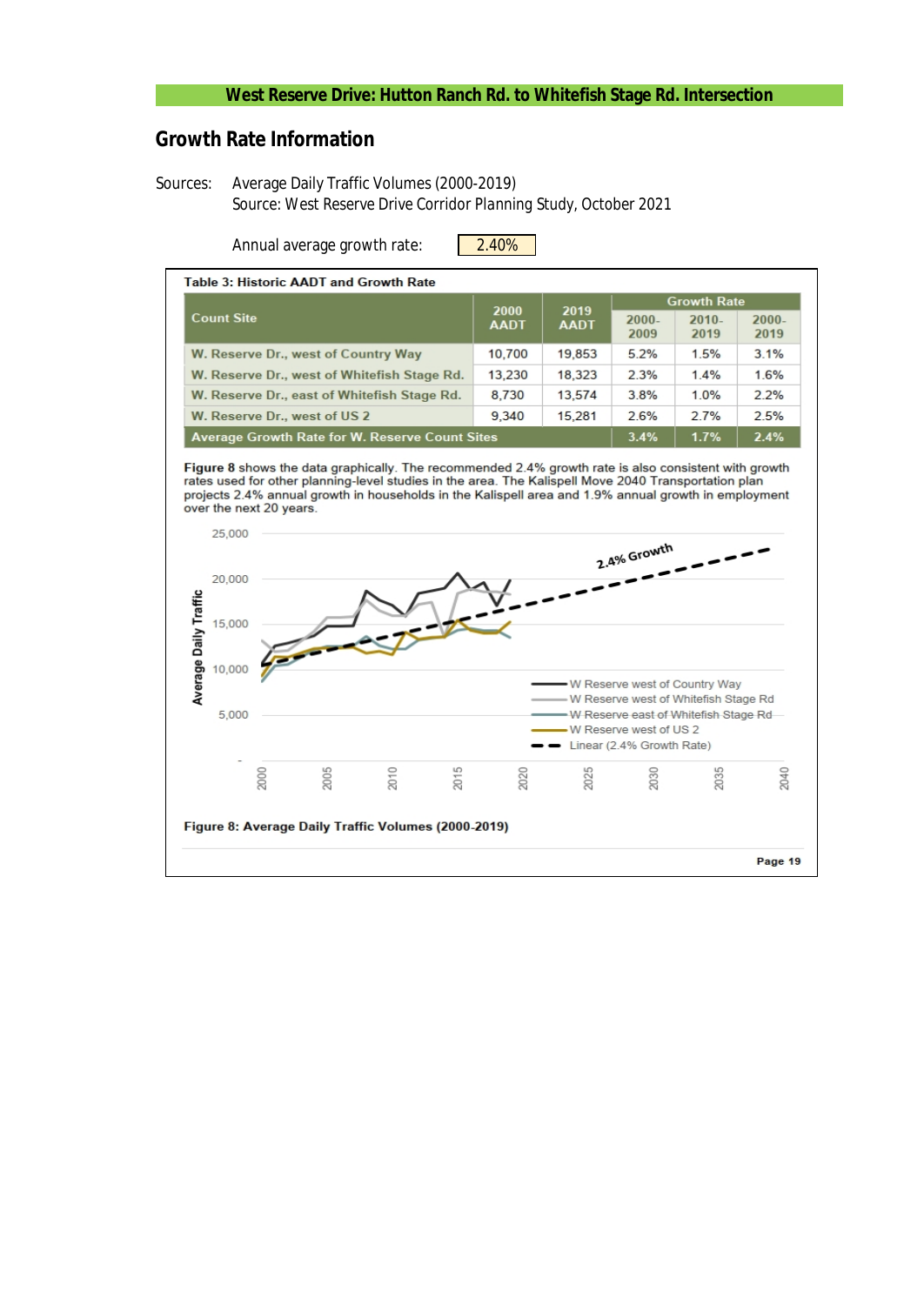#### **West Reserve Drive: Hutton Ranch Rd. to Whitefish Stage Rd. Intersection**

#### **24-Hr Volume Estimates**

Sources: Source: West Reserve Drive Corridor Planning Study, Appendix 2

#### 4.4 COVID Traffic Impacts

4.4 COVIID Traffic count was collected at each study intersection during October 13<sup>n</sup>-15<sup>n</sup>, 2020.<br>This count data was compared to recent historic counts (count dates shown in Table 6), to<br>understand how the COVID-19 pand

matoric and October 2020 Count data.<br>Figure 10 compares the traffic volume profile for historic traffic counts versus October 2020<br>traffic counts at the three intersections. The historic 48-hour traffic count data was aver



|                               | Start | Fnd |
|-------------------------------|-------|-----|
| AM peak hour: 7:30 AM 8:30 AM |       |     |
| PM peak hour: 4:45 PM 5:45 PM |       |     |

|        |                             | <b>AM PFAK HOUR</b> |          | <b>PM PFAK HOUR</b> |          |
|--------|-----------------------------|---------------------|----------|---------------------|----------|
| Int ID | Intersection                | <b>2020 TEV</b>     | % of Day | <b>2020 TEV</b>     | % of Day |
|        | W Reserve/US 93             | 3185                | 8.190%   | 3570                | 8.964%   |
|        | W Reserve/Home Depot        | 1712                | 7.126%   | 1765                | 8.409%   |
| 3      | W Reserve/Hutton Ranch      | 1632                | 7.126%   | 1895                | 8.409%   |
| 4      | W Reserve/Country Way       | 1620                | 6.063%   | 1900                | 7.853%   |
| 5      | W Reserve/Country Way N     | 1566                | 6.360%   | 1666                | 7.625%   |
| 6      | W Reserve/Whitefish Stage   | 1850                | 6.360%   | 2040                | 7.625%   |
|        | TEV - total entering volume |                     |          |                     |          |
|        |                             | Average:            | 6.871%   | Average:            | 8.147%   |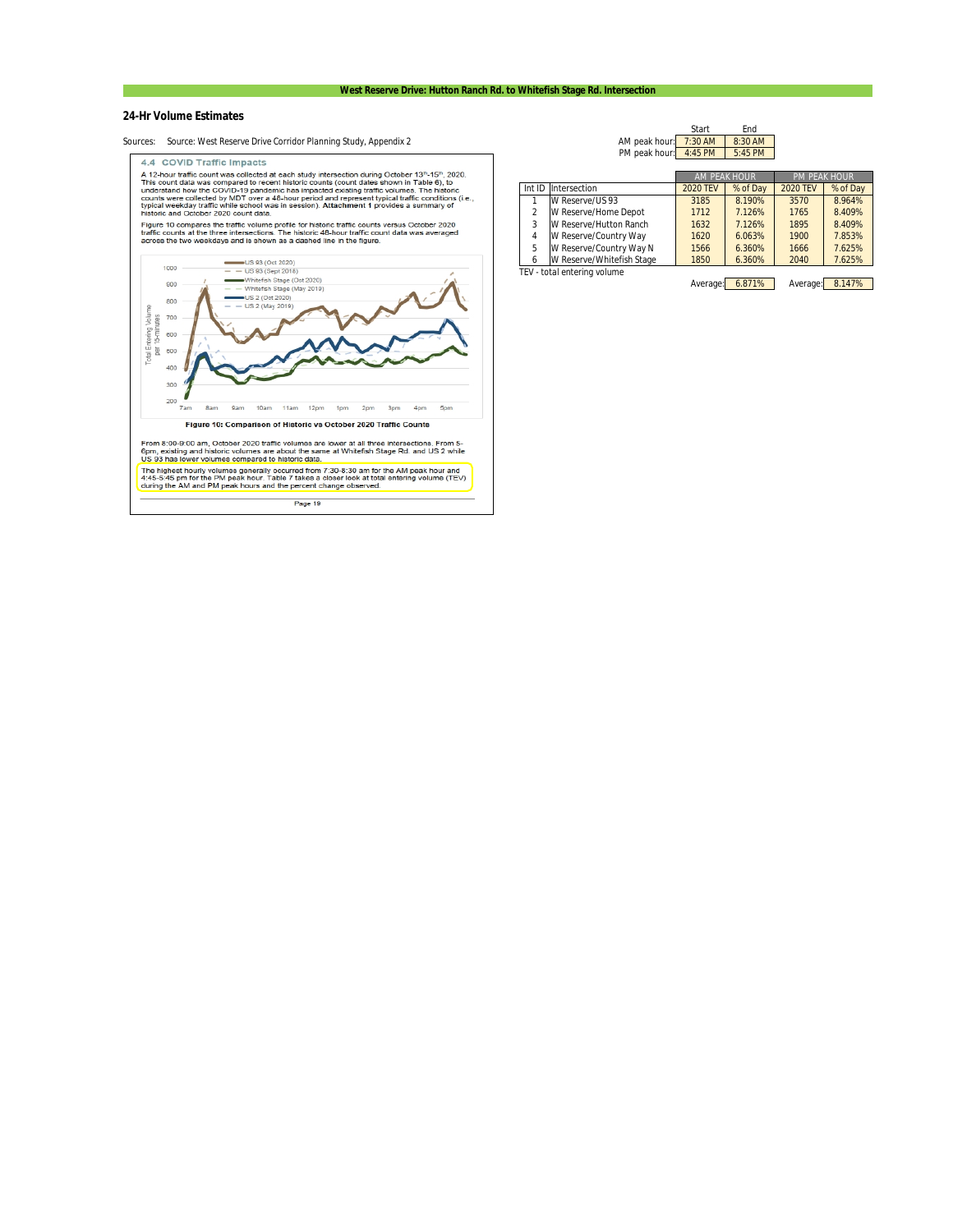#### **2025 Traffic Volumes, AM and PM Peak Hour**

т

: These volumes have not been seasonally adjusted<br>Intersection turning movement volumes were field-collected in 2018, 2019, and 2020.<br>Existing year (2020) volumes were grown to base year 2025 assuming an annual growth rate

|        | 2020 Traffic Volumes, from West Reserve Corridor Study, Oct 2021 |            |                 |            |     |            |              |     |     |     |     |                 |     |            |            |            |            |            |              |     |     |     |     |                 |     |
|--------|------------------------------------------------------------------|------------|-----------------|------------|-----|------------|--------------|-----|-----|-----|-----|-----------------|-----|------------|------------|------------|------------|------------|--------------|-----|-----|-----|-----|-----------------|-----|
|        |                                                                  |            |                 |            |     |            | AM PEAK HOUR |     |     |     |     |                 |     |            |            |            |            |            | PM PEAK HOUR |     |     |     |     |                 |     |
| Int ID | Intersection                                                     | <b>NBL</b> | NB <sub>1</sub> | <b>NBR</b> | SBL | <b>SBT</b> | SBR          | EBL | EBT | EBR | WBL | WB <sub>1</sub> | WBR | <b>NBI</b> | <b>NBT</b> | VBR        | <b>SBL</b> | <b>SBT</b> | SBR          | EBL | EBT | EBF | WBL | WB <sub>1</sub> | WBR |
|        | W Reserve/US 93                                                  | 30         | 295             | 180        | 125 | 480        | 360          | 400 | 415 | 40  | 335 | 385             | 140 | 120        | 645        | 275        | 120        | 460        | 415          | 350 | 215 |     | 325 | 450             | 120 |
|        | W Reserve/Home Depot                                             |            |                 | 30         |     |            |              | 85  | 590 | 45  | 30  | 780             | 55  | 25         |            | 80         | 35         |            | 100          | 95  | 455 | 60  | 60  | 770             | 75  |
|        | W Reserve/Hutton Ranch                                           |            |                 | 60         |     |            |              |     | 625 |     | 75  | 850             |     | 25         |            | 240        |            |            |              |     | 545 | 25  | 180 | 880             |     |
|        | W Reserve/Country Wav                                            |            |                 |            |     |            |              |     | 645 | 35  |     | 890             |     | 10         |            |            |            |            |              |     | 710 | 125 |     | 1050            |     |
|        | W Reserve/Country Way N                                          |            |                 |            |     |            |              |     | 610 |     |     | 950             |     |            | $\cup$     |            |            |            |              |     | 710 |     |     | 955             |     |
|        | W Reserve/Whitefish Stage                                        | 230        | 65              | 20         | 25  | 100        | 110          | 30  | 415 | 170 | 35  | 615             | 35  | 220        | 75.        | 20         | 45         | 125        | 135          | 80  | 555 | 120 | 40  | 600             | 25  |
|        |                                                                  |            |                 |            |     |            |              |     |     |     |     |                 |     |            |            |            |            |            |              |     |     |     |     |                 |     |
|        |                                                                  |            |                 |            |     |            |              |     |     |     |     |                 |     |            |            |            |            |            |              |     |     |     |     |                 |     |
|        | 2025 Traffic Volumes, apply 2.4% annual growth to 2020 volumes   |            |                 |            |     |            |              |     |     |     |     |                 |     |            |            |            |            |            |              |     |     |     |     |                 |     |
|        |                                                                  |            |                 |            |     |            | AM PEAK HOUR |     |     |     |     |                 |     |            |            |            |            |            | PM PEAK HOUR |     |     |     |     |                 |     |
|        | Int ID Intersection                                              | <b>NBL</b> | <b>NBT</b>      | <b>NBR</b> | SBL | <b>SBT</b> | <b>SBR</b>   | EBL | EBT | EBR | WBL | WB <sub>1</sub> | WBR | <b>NBL</b> | <b>NBT</b> | <b>NBR</b> | SBL        | SBT        | SBR          | EBL | EBT | EBR | WBL | WB1             | WBR |
|        | W Reserve/US 93                                                  | 35         | 335             | 205        | 145 | 545        | 410          | 455 | 470 | 50  | 380 | 435             | 160 | 140        | 730        | 310        | 140        | 520        | 470          | 395 | 245 | 85  | 370 | 510             | 140 |
|        | W Reserve/Home Depot                                             | 15         |                 | 35         | 20  |            | 80           | 100 | 665 | 55  | 35  | 880             | 65  | 30         | 10         | 95         | 40         | 10         | 115          | 110 | 515 | 70  | 70  | 875             | 85  |
|        | W Reserve/Hutton Ranch                                           | 20         |                 | 70         |     |            |              |     | 705 | 10  | 85  | 960             |     | 30         |            | 275        |            |            |              |     | 620 | 30  | 205 | 1000            |     |
|        | W Reserve/Country Way                                            | 35         |                 |            |     |            | 10           |     | 730 | 40  |     | 1005            |     | 15         |            |            |            |            |              |     | 800 | 145 |     | 1185            |     |
|        | W Reserve/Country Way N                                          |            |                 |            |     |            |              |     | 695 |     |     | 1070            |     |            |            |            |            |            |              |     | 800 |     |     | 1085            |     |
|        | W Reserve/Whitefish Stage                                        | 260        | 75              | 25         | 30  | 115        | 125          | 35  | 470 | 195 | 40  | 690             | 40  | 250        | 85         | 25         | 55         | 145        | 155          | 95  | 625 | 140 | 50  | 680             | 30  |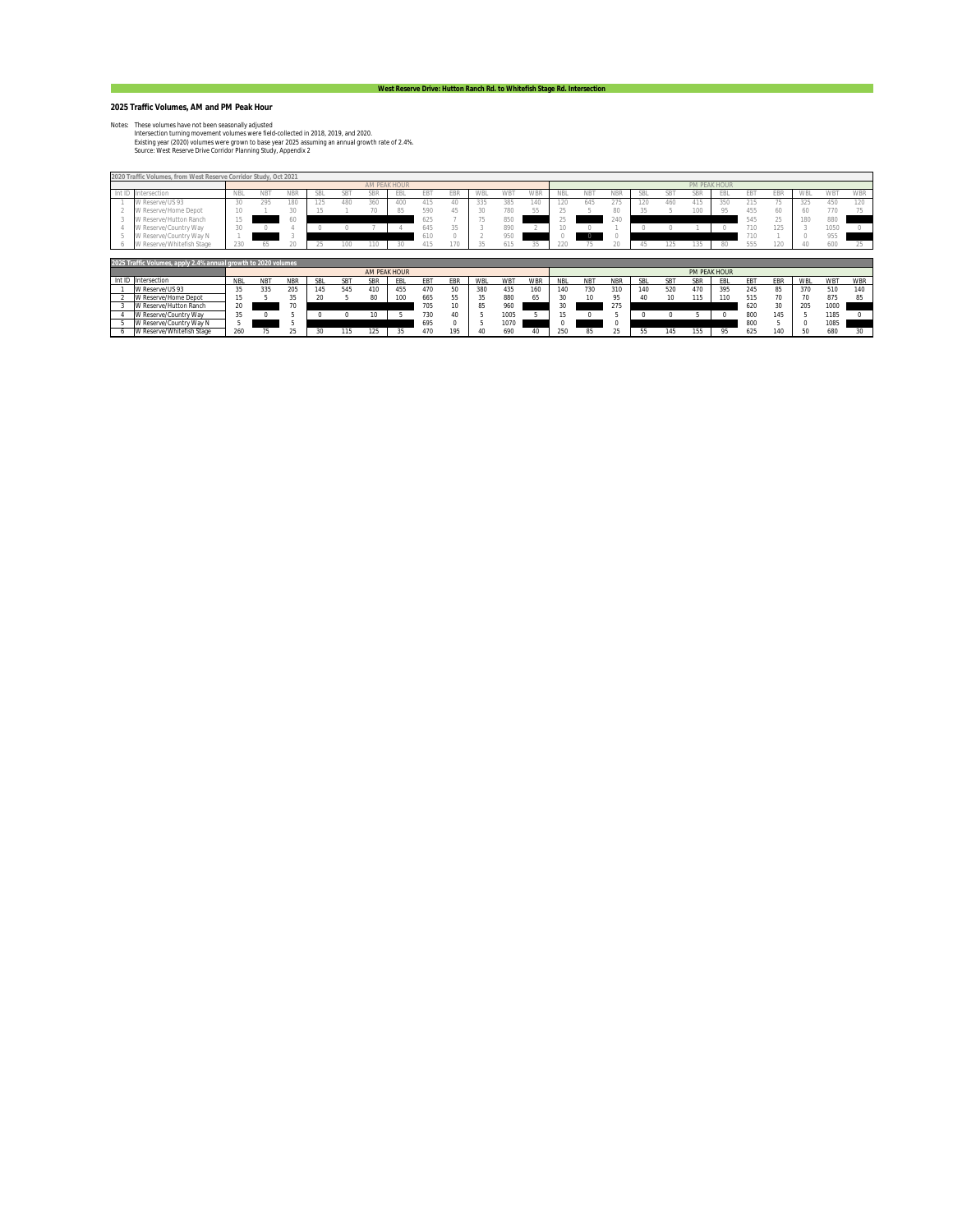#### **2045 Traffic Volumes, AM and PM Peak Hour**

т

Notes: These volumes have not been seasonally adjusted<br>Future year (2040) volumes were grown to year 2045 assuming an annual growth rate of 2.4%.<br>*Source: West Reserve Drive Corridor Planning Study, Appendix 2* 

| WB1<br>725<br>1240<br>1415<br>1685 | WBR<br>195<br>120 |  |  |  |  |  |  |  |  |  |  |
|------------------------------------|-------------------|--|--|--|--|--|--|--|--|--|--|
|                                    |                   |  |  |  |  |  |  |  |  |  |  |
|                                    |                   |  |  |  |  |  |  |  |  |  |  |
|                                    |                   |  |  |  |  |  |  |  |  |  |  |
|                                    |                   |  |  |  |  |  |  |  |  |  |  |
|                                    |                   |  |  |  |  |  |  |  |  |  |  |
|                                    |                   |  |  |  |  |  |  |  |  |  |  |
| 1535                               |                   |  |  |  |  |  |  |  |  |  |  |
| 965                                | 40                |  |  |  |  |  |  |  |  |  |  |
|                                    |                   |  |  |  |  |  |  |  |  |  |  |
|                                    |                   |  |  |  |  |  |  |  |  |  |  |
| PM PEAK HOUR                       |                   |  |  |  |  |  |  |  |  |  |  |
| WB <sub>1</sub>                    | WBR               |  |  |  |  |  |  |  |  |  |  |
| 820                                | 220               |  |  |  |  |  |  |  |  |  |  |
| 1395                               | 140               |  |  |  |  |  |  |  |  |  |  |
| 1595                               |                   |  |  |  |  |  |  |  |  |  |  |
| 1900                               |                   |  |  |  |  |  |  |  |  |  |  |
| 1730                               |                   |  |  |  |  |  |  |  |  |  |  |
| 1085                               | 50                |  |  |  |  |  |  |  |  |  |  |
|                                    |                   |  |  |  |  |  |  |  |  |  |  |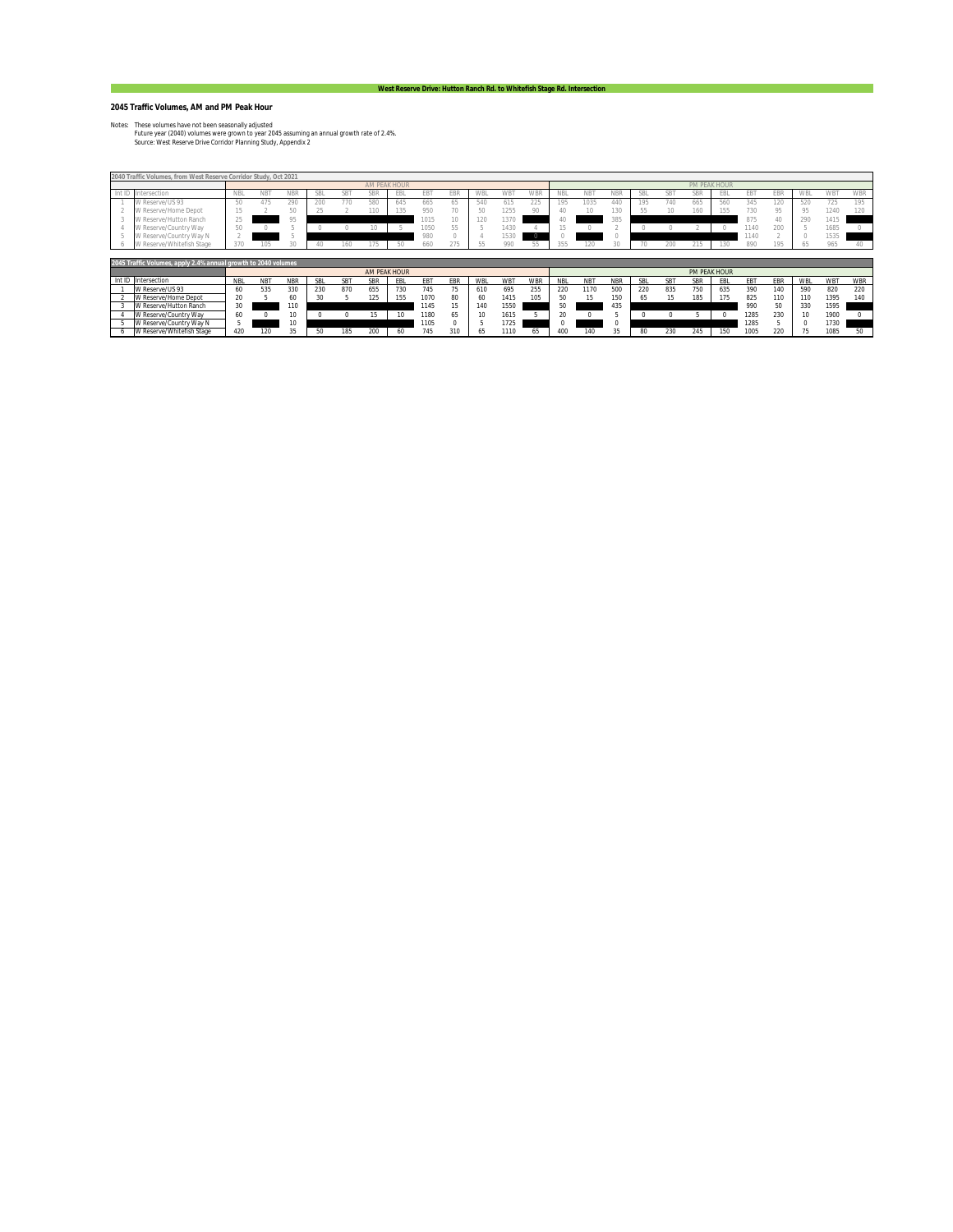### **West Reserve Drive: Hutton Ranch Rd. to Whitefish Stage Rd. Intersection Traffic Operations Results - Intersection improvements at Hutton Ranch and Whitefish Stage**

|                  |     | <b>YEAR 2025</b> |                             |       | <b>YEAR 2045</b> |                             |
|------------------|-----|------------------|-----------------------------|-------|------------------|-----------------------------|
|                  |     | 2025 Base        |                             |       | 2045 Base        |                             |
|                  | AM  | <b>PM</b>        | 24-hr estimate <sup>1</sup> | AM    | PM               | 24-hr estimate <sup>1</sup> |
| Travel Time (hr) | 215 | 306              | 3,436                       | 1,357 | 1,802            | 20,929                      |
| Total Delay (hr) | 105 | 158              | 1,733                       | 534   | 687              | 8,096                       |
| Fuel Used (gal)  | 170 | 206              | 2.499                       | 440   | 558              | 6.624                       |

|                  |     | 2025 With Project <sup>2</sup> |                                |     | 2045 With Project <sup>2</sup> |                                |  |  |  |  |  |
|------------------|-----|--------------------------------|--------------------------------|-----|--------------------------------|--------------------------------|--|--|--|--|--|
|                  | AM  | РM                             | $24$ -hr estimate <sup>1</sup> | AM  | PM                             | $24$ -hr estimate <sup>1</sup> |  |  |  |  |  |
| Travel Time (hr) | 168 | 208                            | 2,497                          | 678 | 057, ا                         | 11,425                         |  |  |  |  |  |
| Total Delay (hr) | 59  |                                | 924                            | 339 | 383                            | 4,818                          |  |  |  |  |  |
| Fuel Used (gal)  | 162 | 191                            | 2,347                          | 345 | 448                            | 5,259                          |  |  |  |  |  |

<sup>1</sup> The 24-hr estimate is calculated based on the following formula:

Vehicle volumes counted in 2020 indicate AM peak hour traffic

volumes are approximately 6.9% of daily traffic and PM peak hour traffic volumes are approximately 8.1% of daily traffic.

<sup>2</sup> The project includes widening of West Reserve Drive between Hutton Ranch Road and Mission Trail from 3-lanes to 5-lanes, and improvements at 2 signalized intersections (Hutton Ranch Road, Whitefish Stage Road.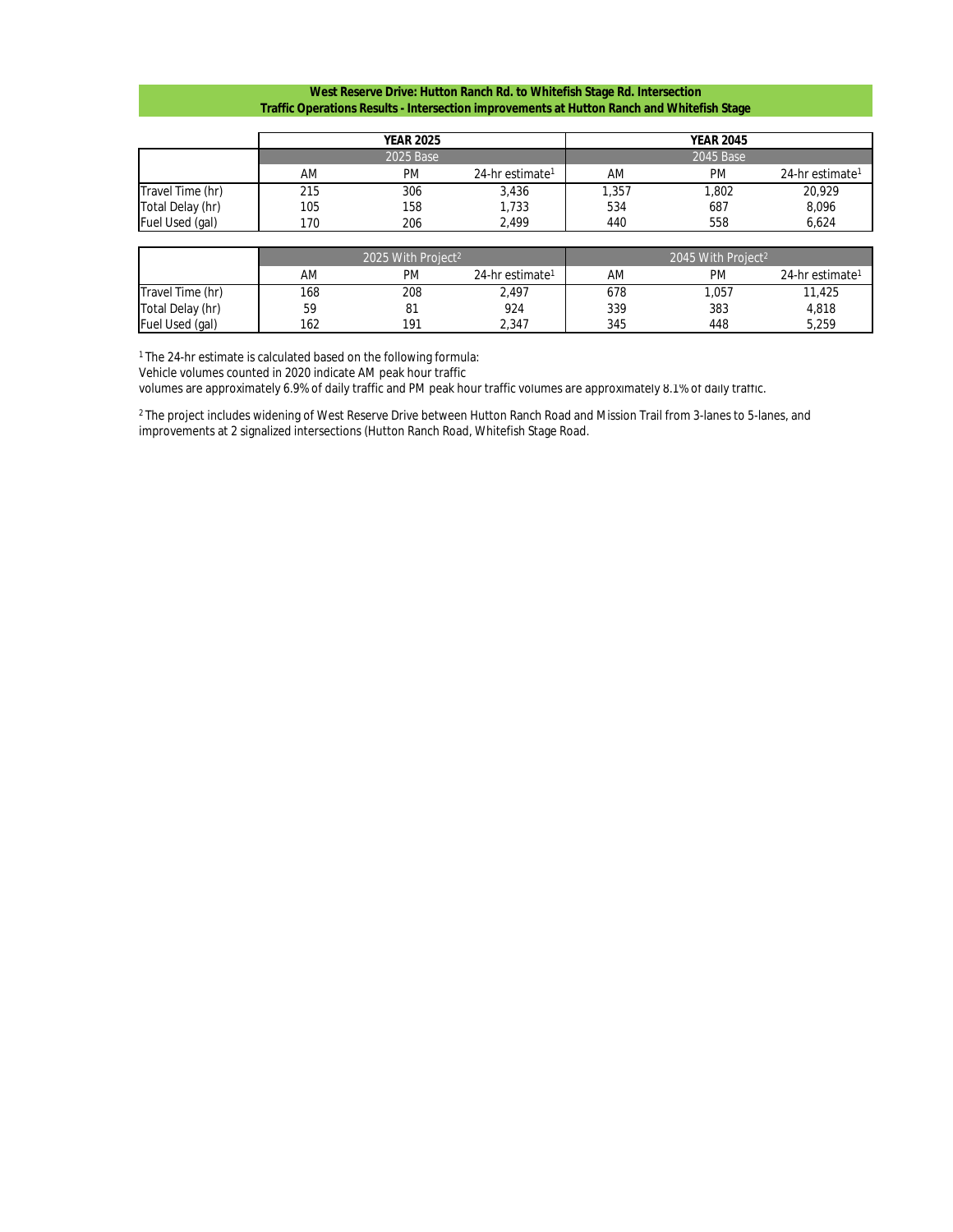|       |                             | West Reserve Drive: Hutton Ranch Rd. to Whitefish Stage Rd. Intersection | <b>Fuel Savings &amp; CO<sub>2</sub> Reduction</b> |                                                                    |                                  |             |
|-------|-----------------------------|--------------------------------------------------------------------------|----------------------------------------------------|--------------------------------------------------------------------|----------------------------------|-------------|
|       | <b>Fuel Saved (gallons)</b> | <b>Vehicle Fuel Price</b><br>(Gasoline, \$2020) <sup>1</sup>             | CO <sub>2</sub> Reduced (Metric<br>Tons $)^2$      | Social Cost of CO <sub>2</sub><br>(2020\$/Metric Ton) <sup>3</sup> | Value of CO <sub>2</sub> Avoided |             |
| 2022  |                             |                                                                          |                                                    |                                                                    |                                  |             |
| 2023  |                             |                                                                          |                                                    |                                                                    |                                  |             |
| 2024  |                             |                                                                          |                                                    |                                                                    |                                  |             |
| 2025  | 51,435                      | \$2.52                                                                   | \$129,512                                          | 457                                                                | \$56.00                          | \$25,598    |
| 2026  | 71,997                      | \$2.54                                                                   | \$57.00                                            | \$36,471                                                           |                                  |             |
| 2027  | 92,559                      | \$2.57                                                                   | \$238,230                                          | 823                                                                | \$58.00                          | \$47,709    |
| 2028  | 113,121                     | \$2.60                                                                   | \$294,236                                          | .005                                                               | \$60.00                          | \$60,318    |
| 2029  | 133,683                     | \$2.62                                                                   | \$350,252                                          | 1,188                                                              | \$61.00                          | \$72,470    |
| 2030  | 154,244                     | \$2.68                                                                   | \$414,021                                          | 1,371                                                              | \$62.00                          | \$84,988    |
| 2031  | 174,806                     | \$2.77                                                                   | \$484,135                                          | 1,554                                                              | \$63.00                          | \$97,871    |
| 2032  | 195,368                     | \$2.80                                                                   | \$546,456                                          | 1,736                                                              | \$64.00                          | \$111,119   |
| 2033  | 215,930                     | \$2.82                                                                   | \$608,840                                          | 1.919                                                              | \$65.00                          | \$124,733   |
| 2034  | 236,492                     | \$2.84                                                                   | \$671,839                                          | 2,102                                                              | \$66.00                          | \$138,712   |
| 2035  | 257,054                     | \$2.85                                                                   | \$732,842                                          | 2,284                                                              | \$67.00                          | \$153,057   |
| 2036  | 277,615                     | \$2.87                                                                   | \$796,954                                          | 2,467                                                              | \$69.00                          | \$170,235   |
| 2037  | 298,177                     | \$2.89                                                                   | \$861,200                                          | 2,650                                                              | \$70.00                          | \$185,493   |
| 2038  | 318,739                     | \$2.92                                                                   | \$930,526                                          | 2,833                                                              | \$71.00                          | \$201,117   |
| 2039  | 339,301                     | \$2.92                                                                   | \$990,911                                          | 3,015                                                              | \$72.00                          | \$217,106   |
| 2040  | 359,863                     | \$2.94                                                                   | \$1,059,035                                        | 3,198                                                              | \$73.00                          | \$233,461   |
| 2041  | 380,425                     | \$2.96                                                                   | \$1,126,475                                        | 3,381                                                              | \$74.00                          | \$250,182   |
| 2042  | 400,986                     | \$2.97                                                                   | \$1,189,080                                        | 3,564                                                              | \$75.00                          | \$267,267   |
| 2043  | 421,548                     | \$2.99                                                                   | \$1,262,277                                        | 3,746                                                              | \$77.00                          | \$288,465   |
| 2044  | 442,110                     | \$3.02                                                                   | \$1,336,172                                        | 3,929                                                              | \$78.00                          | \$306,465   |
| 2045  | 462,672                     | \$3.05                                                                   | \$1,411,149                                        | 4,112                                                              | \$79.00                          | \$324,829   |
| Total | 5,398,125                   |                                                                          | \$15,617,301                                       | 47,973                                                             |                                  | \$3,397,667 |

1. The forecasted gasoline fuel price is based on the EIA Annual Energy Outlook 2022, converted from 2021 dollars to 2020 dollars using the BEA Implicit Deflator.<br>2. For the CO<sub>2</sub> analysis, assumed 8,887 grams of CO2 per g

*2025 was used a baseline value for analysis purposes. Its value was not used in the BCA calculations as construction will be active and users will not realize the full emissions benefit until 2026.*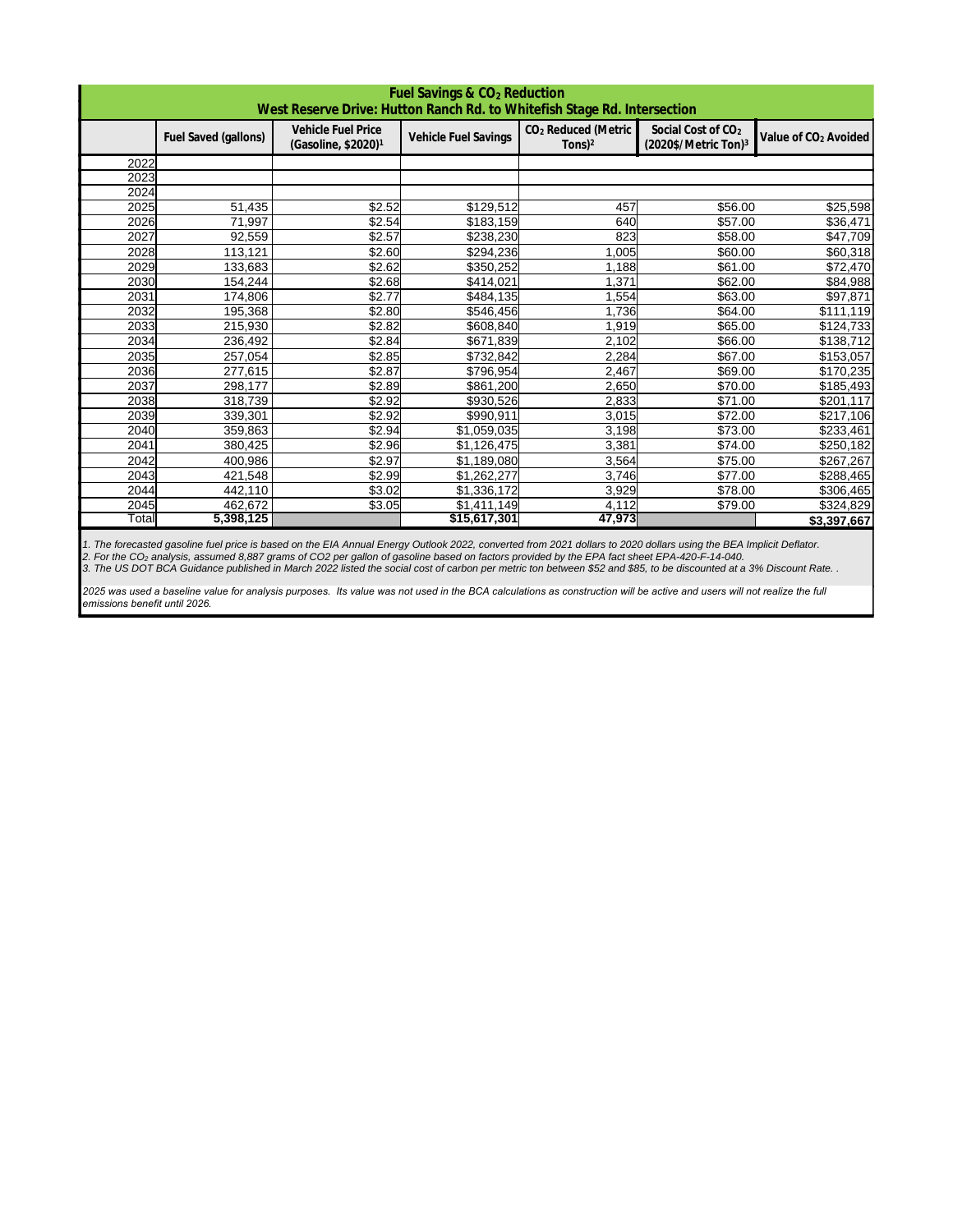|               | <b>Safety Benefits</b><br>West Reserve Drive: Hutton Ranch Rd. to Whitefish Stage Rd. Intersection<br>Value of<br>Value of Net Safety |                                                                                                                                                                                                                                                                                                              |              |           |                |                |               |         |             |  |  |  |  |  |  |  |
|---------------|---------------------------------------------------------------------------------------------------------------------------------------|--------------------------------------------------------------------------------------------------------------------------------------------------------------------------------------------------------------------------------------------------------------------------------------------------------------|--------------|-----------|----------------|----------------|---------------|---------|-------------|--|--|--|--|--|--|--|
|               | <b>Fatality and Injuries</b><br><b>(Without)</b><br>Improvements)                                                                     | <b>Fatality and Injuries</b><br><b>Fatality and Injuries (Net</b><br><b>PDO Crashes (Without</b><br>PDO Crashes (With<br><b>PDO Crashes (Net</b><br>Value of PDO Crash<br>Fatality/Injury Crash<br>(With Improvements)<br>Change)<br>Improvements)<br>Change)<br>$(2020$ \$)<br>Improvements)<br>$(2020$ \$) |              |           |                |                |               |         |             |  |  |  |  |  |  |  |
| 2022          |                                                                                                                                       |                                                                                                                                                                                                                                                                                                              |              |           |                |                |               |         |             |  |  |  |  |  |  |  |
| 2023          |                                                                                                                                       |                                                                                                                                                                                                                                                                                                              |              |           |                |                |               |         |             |  |  |  |  |  |  |  |
| 2024          |                                                                                                                                       |                                                                                                                                                                                                                                                                                                              |              |           |                |                |               |         |             |  |  |  |  |  |  |  |
| 2025          | 3.93<br>3.69<br>0.25<br>\$210,300<br>\$4,600<br>0.52                                                                                  |                                                                                                                                                                                                                                                                                                              |              |           |                |                |               |         |             |  |  |  |  |  |  |  |
| 2026          | 0.26<br>\$4,600<br>4.05<br>\$210,300<br>0.54<br>3.80<br>8                                                                             |                                                                                                                                                                                                                                                                                                              |              |           |                |                |               |         |             |  |  |  |  |  |  |  |
| 2027          | 4.17                                                                                                                                  | 3.91                                                                                                                                                                                                                                                                                                         | 0.26         | \$210,300 | 8              |                | 0.56          | \$4,600 | \$58,028    |  |  |  |  |  |  |  |
| 2028          | 4.30                                                                                                                                  | 4.02                                                                                                                                                                                                                                                                                                         | 0.27         | \$210,300 | 8              | 8              | 0.57          | \$4,600 | \$59,876    |  |  |  |  |  |  |  |
| 2029          | 4.43                                                                                                                                  | 4.14                                                                                                                                                                                                                                                                                                         | 0.28         | \$210,300 | 8              | 8              | 0.59          | \$4,600 | \$61.782    |  |  |  |  |  |  |  |
| 2030          | 4.56                                                                                                                                  | 4.27                                                                                                                                                                                                                                                                                                         | 0.29         | \$210,300 | 9              | $\bar{8}$      | 0.61          | \$4,600 | \$63,749    |  |  |  |  |  |  |  |
| 2031          | 4.69                                                                                                                                  | 4.39                                                                                                                                                                                                                                                                                                         | 0.30         | \$210,300 | 9              | 8              | 0.62          | \$4,600 | \$65,778    |  |  |  |  |  |  |  |
| 2032          | 4.83                                                                                                                                  | 4.52                                                                                                                                                                                                                                                                                                         | 0.31         | \$210,300 | 9              | 8              | 0.64          | \$4,600 | \$67,872    |  |  |  |  |  |  |  |
| 2033          | 4.98                                                                                                                                  | 4.66                                                                                                                                                                                                                                                                                                         | 0.32         | \$210,300 | $\overline{9}$ | $\overline{9}$ | 0.66          | \$4,600 | \$70.032    |  |  |  |  |  |  |  |
| 2034          | 5.13                                                                                                                                  | 4.80                                                                                                                                                                                                                                                                                                         | 0.33         | \$210,300 | 10             | 9              | 0.68          | \$4,600 | \$72,260    |  |  |  |  |  |  |  |
| 2035          | 5.28                                                                                                                                  | 4.94                                                                                                                                                                                                                                                                                                         | 0.34         | \$210,300 | 10             | 9              | 0.70          | \$4,600 | \$74,560    |  |  |  |  |  |  |  |
| 2036          | 5.44                                                                                                                                  | 5.09                                                                                                                                                                                                                                                                                                         | 0.35         | \$210,300 | 10             | $\overline{9}$ | 0.72          | \$4,600 | \$76.931    |  |  |  |  |  |  |  |
| 2037          | 5.60                                                                                                                                  | 5.24                                                                                                                                                                                                                                                                                                         | 0.36         | \$210,300 | 10             | 10             | 0.74          | \$4,600 | \$79,378    |  |  |  |  |  |  |  |
| 2038          | 5.77                                                                                                                                  | 5.39                                                                                                                                                                                                                                                                                                         | 0.37         | \$210,300 | 11             | 10             | 0.76          | \$4,600 | \$81,903    |  |  |  |  |  |  |  |
| 2039          | 5.94                                                                                                                                  | 5.55                                                                                                                                                                                                                                                                                                         | 0.38         | \$210,300 | 11             | 10             | 0.79          | \$4,600 | \$84.508    |  |  |  |  |  |  |  |
| 2040          | 6.12                                                                                                                                  | 5.72                                                                                                                                                                                                                                                                                                         | 0.40         | \$210,300 | 11             | 10             | 0.81          | \$4,600 | \$87.195    |  |  |  |  |  |  |  |
| 204'          | 6.30                                                                                                                                  | 5.89                                                                                                                                                                                                                                                                                                         | 0.41         | \$210,300 | 12             | 11             | 0.83          | \$4,600 | \$89,967    |  |  |  |  |  |  |  |
| 2042          | 6.49                                                                                                                                  | 6.06                                                                                                                                                                                                                                                                                                         | 0.42         | \$210,300 | 12             | 11             | 0.86          | \$4,600 | \$92.827    |  |  |  |  |  |  |  |
| 2043          | 6.68                                                                                                                                  | 6.24                                                                                                                                                                                                                                                                                                         | 0.44         | \$210,300 | 12             | 11             | 0.88          | \$4,600 | \$95,777    |  |  |  |  |  |  |  |
| 2044          | 6.88                                                                                                                                  | 6.43                                                                                                                                                                                                                                                                                                         | 0.45         | \$210,300 | 13             | 12             | 0.91          | \$4,600 | \$98,821    |  |  |  |  |  |  |  |
| 2045<br>Total | 7.09<br>112.64                                                                                                                        | 6.62<br>105.39                                                                                                                                                                                                                                                                                               | 0.46<br>7.25 | \$210,300 | 13<br>209.39   | 12<br>194.43   | 0.94<br>14.95 | \$4,600 | \$101.961   |  |  |  |  |  |  |  |
|               |                                                                                                                                       |                                                                                                                                                                                                                                                                                                              |              |           |                |                |               |         | \$1,593,943 |  |  |  |  |  |  |  |

*For the safety analysis, the value of the fatality and injury crashes is "'Injured (Severity Unknown" and the value of PDO crashes are from the US DOT BCA Guidance published in March 2022.*

|                    | Fatalities & Injuries<br>(Baseline) | <b>PDO Crashes</b><br>(Baseline) | Fatalities & Injuries<br>(Proposed | <b>PDO Crashes</b><br>(Proposed |
|--------------------|-------------------------------------|----------------------------------|------------------------------------|---------------------------------|
| Year               |                                     |                                  | (Improvements)                     | (Improvements)                  |
| 2024               | 3.82                                | '.22                             | 3.58                               | 6.7                             |
| 2044               | 6.88                                | 12.65                            | 6.43                               | 11.74                           |
| Annual Growth Rate | 3%                                  | 3%                               | 3%                                 | 3%                              |

|                           |       | 2024 Baseline                                    |            |              | 2024 Proposed                                    |      |              | 2044 Baseline                                    |                                                     |       | 2044 Proposed |            |  |  |  |
|---------------------------|-------|--------------------------------------------------|------------|--------------|--------------------------------------------------|------|--------------|--------------------------------------------------|-----------------------------------------------------|-------|---------------|------------|--|--|--|
| Element                   |       | Predicted Average Crash Frequency (crashes/year) |            |              | Predicted Average Crash Frequency (crashes/year) |      |              | Predicted Average Crash Frequency (crashes/year) | Predicted Average Crash Frequency<br>(crashes/year) |       |               |            |  |  |  |
|                           | Total |                                                  | <b>PDO</b> | <b>Total</b> |                                                  | PDO  | <b>Total</b> |                                                  |                                                     | Total |               | <b>PDO</b> |  |  |  |
| Intersection 1            | 3.39  |                                                  | 2.29       | 3.39         |                                                  | 2.29 | 6.19         |                                                  |                                                     | 6.19  |               |            |  |  |  |
| Intersection 2            | 1.35  | 0.52                                             | 0.83       | 0.74         | 0.52                                             | 0.83 | 2.17         | 0.88                                             | 1.29                                                | 1.19  | 0.88          | 1.29       |  |  |  |
| Intersection 3            | 1.76  | 0.63                                             | 1.13       | 1.76         | 0.63                                             | 1 13 | 3.3          |                                                  | L.L                                                 |       |               |            |  |  |  |
| Intersection 4            | 1.13  | 0.42                                             | 0.71       | 0.62         | 0.42                                             | 0.71 |              | 0.66                                             | 1.04                                                | 0.93  | 0.66          | 1.04       |  |  |  |
| Intersection 5            | 0.31  | 0.16                                             | 0.15       | 0.17         | 0.16                                             | 0.15 | 0.51         | 0.27                                             | 0.24                                                | 0.28  | 0.27          | 0.24       |  |  |  |
| Intersection 6            |       | 0.99                                             | 2.11       | 2.35         | 0.75                                             |      | 5.65         | 1.87                                             | 3.78                                                | 4.29  |               | 2.87       |  |  |  |
| <b>Intersection Total</b> | 11.04 | 3.82                                             | 7.22       | 9.03         | 3.58                                             | 6.71 | 19.52        | 6.88                                             | 12.65                                               | 16.18 | 6.43          | 11.74      |  |  |  |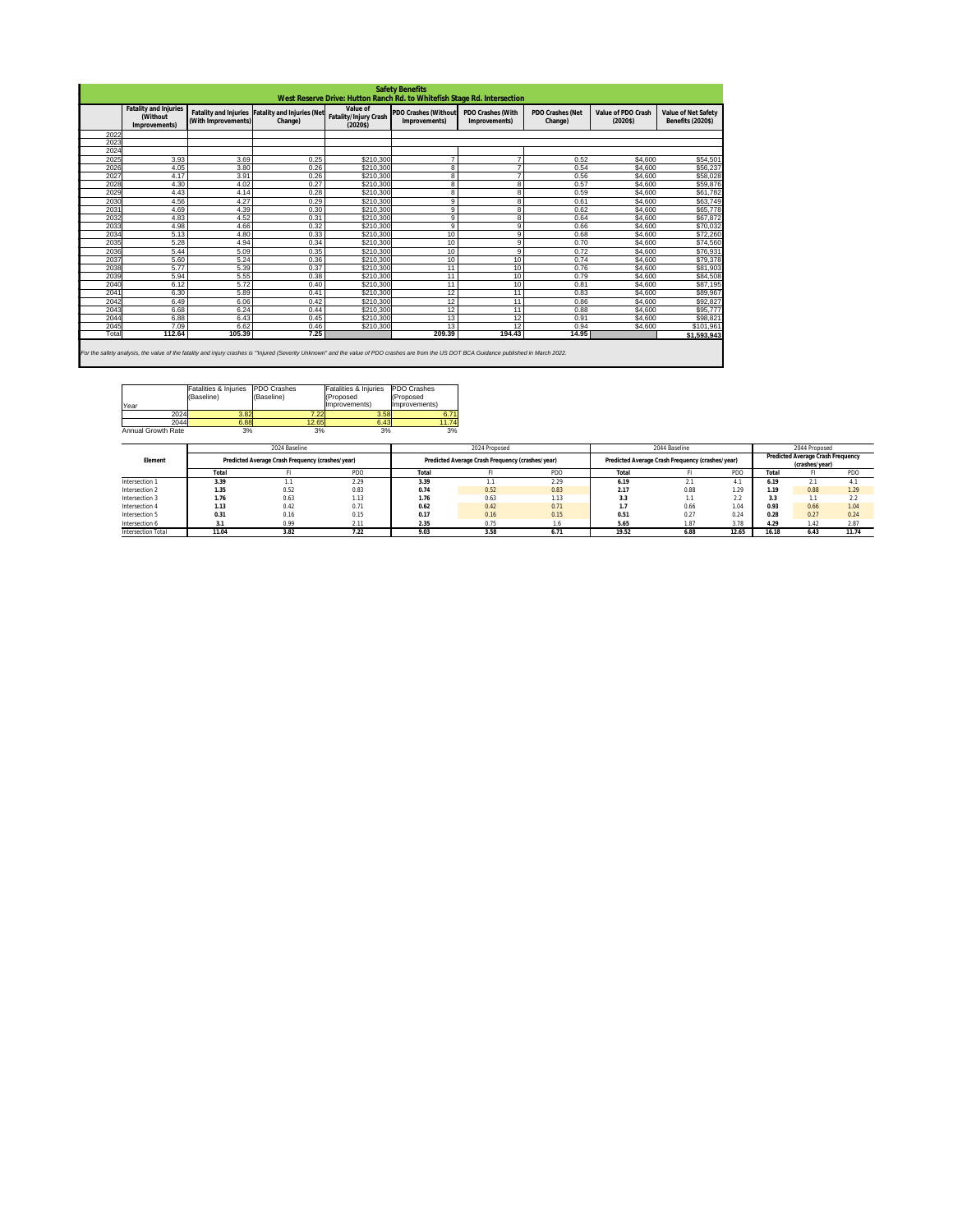| Complete extention                                                                                                              |                                                                                                                                                   | - Faller                                | $\mathbf{x}$           | <b>STATE</b> |                  |                              |                  |                     | 2000                                             | 2026<br>$\sim$<br>$\sim$ | -                      | <b>State Street</b>                                                         | $-2000$<br>and the control                     | $\sim$                      | 2012<br><b>COLLEGE</b>      | 2033<br>$\sim$      | 2004<br>$1 - 1$          | $-$<br>$-$                                         | $-2000$<br>$\sim$<br><b>11.12</b> | <br><b>COLLEGE</b>     | 10.00                      | . .<br>$\sim$                            | $-20.41$<br>- 100<br>$\sim$<br>$\mathbf{1}$ | $-20.425$<br><b>11.12</b>         | 2044<br>$-20.01$<br><b>11.13</b>               | $\sim$                 |                        |                                                      |                        |                           |                                    |                                                    |                           |                        |                           |                       |                         |                                                     |                  |                                |
|---------------------------------------------------------------------------------------------------------------------------------|---------------------------------------------------------------------------------------------------------------------------------------------------|-----------------------------------------|------------------------|--------------|------------------|------------------------------|------------------|---------------------|--------------------------------------------------|--------------------------|------------------------|-----------------------------------------------------------------------------|------------------------------------------------|-----------------------------|-----------------------------|---------------------|--------------------------|----------------------------------------------------|-----------------------------------|------------------------|----------------------------|------------------------------------------|---------------------------------------------|-----------------------------------|------------------------------------------------|------------------------|------------------------|------------------------------------------------------|------------------------|---------------------------|------------------------------------|----------------------------------------------------|---------------------------|------------------------|---------------------------|-----------------------|-------------------------|-----------------------------------------------------|------------------|--------------------------------|
| Value                                                                                                                           | <b>Service Made</b>                                                                                                                               | <b>That's</b>                           |                        |              |                  |                              |                  |                     |                                                  |                          |                        |                                                                             |                                                |                             |                             |                     |                          |                                                    |                                   |                        |                            |                                          |                                             |                                   |                                                |                        |                        |                                                      |                        |                           |                                    |                                                    |                           |                        |                           |                       |                         |                                                     |                  |                                |
| abutaines - Saved on 70207 Report 112 - Cuidebless for Analysis of Investments in Brack Facilities and Ind. - atacholder valued | GRIPE MT GAMAIN, USOHIA                                                                                                                           |                                         |                        |              |                  |                              |                  |                     |                                                  |                          |                        |                                                                             |                                                |                             |                             |                     |                          |                                                    |                                   |                        |                            |                                          |                                             |                                   |                                                |                        |                        |                                                      |                        |                           |                                    |                                                    |                           |                        |                           |                       |                         |                                                     |                  |                                |
| Total Papashiran Specified Area<br>Total Area of Startfield Area                                                                | Burney, 2020                                                                                                                                      | servans<br>sam.                         | <b>SHARE</b><br>$\sim$ |              |                  |                              |                  |                     |                                                  |                          |                        |                                                                             |                                                |                             |                             |                     |                          |                                                    |                                   |                        |                            |                                          |                                             |                                   |                                                |                        |                        |                                                      |                        |                           |                                    |                                                    |                           |                        |                           |                       |                         |                                                     |                  |                                |
| Fundation Density in Sancting Any                                                                                               |                                                                                                                                                   | presencia no                            |                        |              |                  |                              |                  |                     |                                                  |                          |                        |                                                                             |                                                |                             |                             |                     |                          |                                                    |                                   |                        |                            |                                          |                                             |                                   |                                                |                        |                        |                                                      |                        |                           |                                    |                                                    |                           |                        |                           |                       |                         |                                                     |                  |                                |
|                                                                                                                                 | <b>Cultural MT Curriculum Information</b>                                                                                                         |                                         | 1.56                   |              |                  |                              |                  |                     |                                                  |                          |                        |                                                                             |                                                |                             |                             |                     |                          |                                                    |                                   |                        |                            |                                          |                                             |                                   |                                                |                        |                        |                                                      |                        |                           |                                    |                                                    |                           |                        |                           |                       |                         |                                                     |                  |                                |
| <b>Figuration Data Beck</b>                                                                                                     | Burney, January<br>GRAND MT DAMAIN, USOman,                                                                                                       | war)                                    | <b>STAR</b>            |              |                  |                              |                  |                     |                                                  |                          |                        |                                                                             |                                                |                             |                             |                     |                          |                                                    |                                   |                        |                            |                                          |                                             |                                   |                                                |                        |                        |                                                      |                        |                           |                                    |                                                    |                           |                        |                           |                       |                         |                                                     |                  |                                |
| Amust Papulation Crowth                                                                                                         | Burney, January<br><b>Vind finance Caristan Shaly"</b>                                                                                            |                                         | 273                    |              |                  |                              |                  |                     |                                                  |                          |                        |                                                                             |                                                |                             |                             |                     |                          |                                                    |                                   |                        |                            |                                          |                                             |                                   |                                                |                        |                        |                                                      |                        |                           |                                    |                                                    |                           |                        |                           |                       |                         |                                                     |                  |                                |
| longitud for the Boxelle Facility                                                                                               | <b>Calgard MT</b>                                                                                                                                 | mite!                                   |                        |              |                  |                              |                  |                     |                                                  |                          |                        |                                                                             |                                                |                             |                             |                     |                          |                                                    |                                   |                        |                            |                                          |                                             |                                   |                                                |                        |                        |                                                      |                        |                           |                                    |                                                    |                           |                        |                           |                       |                         |                                                     |                  |                                |
| Promise of AAC Regentium Area                                                                                                   | GRIPE MT QUESTAS, US CHINA<br><b>Balliston Millery</b>                                                                                            |                                         | 75.25                  |              |                  |                              |                  |                     |                                                  |                          |                        |                                                                             |                                                |                             |                             |                     |                          |                                                    |                                   |                        |                            |                                          |                                             |                                   |                                                |                        |                        |                                                      |                        |                           |                                    |                                                    |                           |                        |                           |                       |                         |                                                     |                  |                                |
| Petersban of Commuters                                                                                                          | <b>SCHIP GARDINGSTAT AND REST</b><br><b>Buildings &amp; BigDr Fallfiel, 2006</b>                                                                  |                                         | 1075                   |              |                  |                              |                  |                     |                                                  |                          |                        |                                                                             |                                                |                             |                             |                     |                          |                                                    |                                   |                        |                            |                                          |                                             |                                   |                                                |                        |                        |                                                      |                        |                           |                                    |                                                    |                           |                        |                           |                       |                         |                                                     |                  |                                |
| Percentage of Boxelle Commute Share                                                                                             | Approve that and the automobile<br>Mianor for Minnesotra House<br>Brinding and Walking in the United<br><b>Matur - Wild Base Senations Bookly</b> |                                         | 1.50                   |              |                  |                              |                  |                     |                                                  |                          |                        |                                                                             |                                                |                             |                             |                     |                          |                                                    |                                   |                        |                            |                                          |                                             |                                   |                                                |                        |                        |                                                      |                        |                           |                                    |                                                    |                           |                        |                           |                       |                         |                                                     |                  |                                |
| Processings of Children who floor a Star on a Cores 2007 National Rouwhold Travel                                               |                                                                                                                                                   | $\sim$                                  | 101                    |              |                  |                              |                  |                     |                                                  |                          |                        |                                                                             |                                                |                             |                             |                     |                          |                                                    |                                   |                        |                            |                                          |                                             |                                   |                                                |                        |                        |                                                      |                        |                           |                                    |                                                    |                           |                        |                           |                       |                         |                                                     |                  |                                |
| <b>Car</b><br><b>SCURRENT CONTRACTOR CONTRACTOR AND INTERNATIONAL PROPERTY AND INCOME.</b>                                      | Links (SHED)                                                                                                                                      |                                         |                        |              |                  |                              |                  |                     |                                                  |                          |                        |                                                                             |                                                |                             |                             |                     |                          |                                                    |                                   |                        |                            |                                          |                                             |                                   |                                                |                        |                        |                                                      |                        |                           |                                    |                                                    |                           |                        |                           |                       |                         |                                                     |                  |                                |
| Dang William 1/2 mile of a Bike 5 lat<br>SORP Blog Defined Matters of Fepalation SCHIP Galleries for Analysis of                | <b>Executive Division California 2006</b>                                                                                                         | und <sup>1</sup>                        | 1.01                   |              |                  |                              |                  |                     |                                                  |                          |                        |                                                                             |                                                |                             |                             |                     |                          |                                                    |                                   |                        |                            |                                          |                                             |                                   |                                                |                        |                        |                                                      |                        |                           |                                    |                                                    |                           |                        |                           |                       |                         |                                                     |                  |                                |
| Today Million ST Green of a Blue Staff                                                                                          | <b>Bierdewick in Brade Factbox 2006</b>                                                                                                           | said.                                   |                        |              |                  |                              |                  |                     |                                                  |                          |                        |                                                                             |                                                |                             |                             |                     |                          |                                                    |                                   |                        |                            |                                          |                                             |                                   |                                                |                        |                        |                                                      |                        |                           |                                    |                                                    |                           |                        |                           |                       |                         |                                                     |                  |                                |
| SORP EXPAGNITION Multipler of Foundation SCHIP Guardian for Analysis of<br>Today Million, Today of A Black Staff                | <b>Send Month in Bright Exhibits, 1974</b>                                                                                                        | <b>und</b>                              | $A$ and                |              |                  |                              |                  |                     |                                                  |                          |                        |                                                                             |                                                |                             |                             |                     |                          |                                                    |                                   |                        |                            |                                          |                                             |                                   |                                                |                        |                        |                                                      |                        |                           |                                    |                                                    |                           |                        |                           |                       |                         |                                                     |                  |                                |
|                                                                                                                                 | Total and Fullman Die in Flathead                                                                                                                 |                                         |                        |              |                  |                              |                  |                     |                                                  |                          |                        |                                                                             |                                                |                             |                             |                     |                          |                                                    |                                   |                        |                            |                                          |                                             |                                   |                                                |                        |                        |                                                      |                        |                           |                                    |                                                    |                           |                        |                           |                       |                         |                                                     |                  |                                |
| Sorter Sab Satira Books.                                                                                                        | County Montage", Headwaters<br><b>SUMMONS 2017</b>                                                                                                | <b>SAVINGS</b>                          | 20.05                  |              |                  |                              |                  |                     |                                                  |                          |                        |                                                                             |                                                |                             |                             |                     |                          |                                                    |                                   |                        |                            |                                          |                                             |                                   |                                                |                        |                        |                                                      |                        |                           |                                    |                                                    |                           |                        |                           |                       |                         |                                                     |                  |                                |
| Base Case - No Build<br>Date Destinationships                                                                                   |                                                                                                                                                   | enten                                   |                        |              | $\alpha$         | $\sim$                       | $\mathfrak{m}$   | $\sim$              | $\alpha$<br>$^{12}$                              | $\sim$                   | 30 <sub>1</sub>        | $\mathbb{R}^n$<br>12                                                        | 12                                             | $_{\rm M}$                  | $^{12}$                     | 18                  | $\mathbf{M}$<br>15       | $^{40}$                                            | $\sim$                            | $\sim$                 | $^{44}$<br>$\sim$          |                                          | A8                                          | $\sim$                            | $\mathcal{D}$                                  | 25                     | $\mathcal{D}$          | $\mathcal{R}$                                        | $\mathbf{m}$           | $\overline{10}$           | $\overline{\phantom{a}}$<br>$\sim$ | $\mathbf{H}$                                       | $-19$                     | <b>ST</b>              | $+1$                      | $\sim$                | $\sim$<br>$\rightarrow$ | 101                                                 | 100              |                                |
| <b>MORTEN HATALING A STATISTIC OF TAXABLE</b><br>Date William 1/2 mile of a Blue Stat                                           |                                                                                                                                                   | <b>MG</b>                               |                        |              |                  | $\alpha$                     |                  |                     |                                                  |                          |                        |                                                                             |                                                |                             |                             |                     |                          |                                                    |                                   |                        |                            |                                          |                                             |                                   |                                                |                        |                        |                                                      |                        |                           |                                    |                                                    |                           |                        |                           |                       |                         |                                                     |                  |                                |
| SORP EXPASSION CARDINAL OF FOUNDATION<br>Dang William 1/8 1/2 mile of a filter 5/all                                            |                                                                                                                                                   | unt.                                    |                        | <b>A</b>     | $\sim$           | $\sim$                       | $\sim$           | $\sim$              |                                                  |                          |                        | $\sim$                                                                      | $\sim$                                         |                             |                             |                     | $\sim$                   |                                                    |                                   |                        |                            |                                          |                                             |                                   |                                                |                        |                        |                                                      |                        |                           |                                    |                                                    |                           | - 6                    |                           | $\sim$                | $\sim$<br>$\sim$        | $\sim$                                              |                  | <b>A</b>                       |
| <b>MORTEN HATALING A MARINE AT TAXA AREA</b><br>Date Willem 1/2 5 mile of a filter Trail                                        |                                                                                                                                                   | <b>MAG</b>                              |                        |              |                  |                              |                  |                     |                                                  |                          |                        |                                                                             |                                                |                             |                             |                     |                          |                                                    |                                   |                        |                            |                                          |                                             |                                   |                                                |                        |                        |                                                      |                        |                           |                                    |                                                    |                           |                        |                           |                       |                         |                                                     |                  |                                |
| Total Mountain contractors. Base Case                                                                                           |                                                                                                                                                   | enten                                   |                        |              |                  |                              |                  |                     |                                                  |                          |                        |                                                                             |                                                |                             |                             |                     |                          |                                                    |                                   |                        |                            |                                          |                                             |                                   |                                                |                        |                        |                                                      |                        |                           |                                    |                                                    |                           |                        |                           |                       |                         |                                                     |                  |                                |
| Total Cyclisty: Base Case                                                                                                       |                                                                                                                                                   | enten                                   |                        |              |                  |                              |                  |                     |                                                  |                          |                        |                                                                             |                                                |                             |                             |                     |                          |                                                    |                                   |                        |                            |                                          |                                             |                                   |                                                |                        |                        |                                                      |                        |                           |                                    |                                                    |                           |                        |                           |                       |                         |                                                     |                  |                                |
| Alternative Case - No Build<br>Total Frederick Parties                                                                          |                                                                                                                                                   | enten                                   |                        | $\sim$       | $-$              | $\sim$                       | $\sim$           | $\sim$              | $\sim$<br>$\overline{1}$                         | - 44                     | 30 <sub>1</sub>        | $\sim$<br>10.1                                                              | 13                                             | n                           | <b>AB</b>                   | <b>THE</b>          | <b>AB</b><br>14.9        | <b>AB</b>                                          | $\sim$                            | $\sim$                 | $\sim$<br>$\sim$           | <b>ALC</b>                               | A8                                          |                                   | $\sim$                                         |                        |                        |                                                      |                        |                           |                                    |                                                    |                           |                        |                           |                       |                         |                                                     |                  |                                |
| SORP Blood in those Multipler of Foundation<br>Date Willen 1/1 mile of a like hist                                              |                                                                                                                                                   | und.                                    |                        |              |                  |                              |                  |                     | $10^{\circ}$                                     | 1.07                     | 147                    | 1.47<br>147                                                                 | 1.47                                           | 1.47                        | 147                         | <b>A</b>            | 147<br>1.47              | 1.07                                               | 147                               | 1.47                   | 147                        | 1.07<br>$10^{\circ}$                     | 147                                         | 1.67                              | $\sim$                                         |                        |                        |                                                      |                        |                           |                                    |                                                    |                           |                        |                           |                       |                         |                                                     |                  |                                |
| SORP Blog Livelinod Mallytim of Foundation<br>Today Million ST Green of a Blue Staff                                            |                                                                                                                                                   | <b>und</b>                              |                        |              |                  |                              |                  |                     | 1 OK                                             |                          |                        | 1.06                                                                        | 1.04                                           | 1.00                        | to                          |                     | 100                      |                                                    | 1.04                              |                        | to                         |                                          |                                             |                                   |                                                |                        |                        |                                                      |                        |                           |                                    |                                                    |                           |                        |                           |                       |                         |                                                     |                  |                                |
| SORP Blood in those Multipler of Foundation                                                                                     |                                                                                                                                                   | <b>ME</b>                               |                        |              |                  |                              |                  |                     | 0.72                                             | 0.72                     | 0.72                   | 6.32<br>6.50                                                                | 0.75                                           | 0.70                        | 0.70                        | 0.72                | 0.72<br>0.30             | 0.30                                               | 6.50                              | 0.70                   | 0.70<br>0.72               | 0.72                                     | 0.73                                        | 0.35                              | 6.55<br>0.75                                   |                        |                        |                                                      |                        |                           |                                    |                                                    |                           |                        |                           |                       |                         |                                                     |                  |                                |
| Dang William Treate of a Black Coat<br>Total films Induced Custom - All: Case                                                   |                                                                                                                                                   | enten                                   |                        |              |                  |                              |                  |                     | $^{22}$                                          | $^{12}$                  | 130                    | 12.2<br>125                                                                 | 117                                            | <b>120</b>                  | 122                         | 22                  | 127<br>120               | m                                                  | 126                               | 128                    | 10                         | 244<br>10                                | m                                           | $^{18}$                           | 187<br>140                                     |                        |                        |                                                      |                        |                           |                                    |                                                    |                           |                        |                           |                       |                         |                                                     |                  |                                |
| Total Cyclick- All, Case<br>Detail Allen Glass                                                                                  |                                                                                                                                                   | person                                  |                        |              |                  |                              |                  |                     | <b>State</b>                                     | m.                       | <b>Tall</b>            | <b>SAY</b>                                                                  | <b>TES</b>                                     | <b>TER</b>                  |                             | ×                   | <b>THE</b><br><b>SER</b> |                                                    | w                                 |                        | <b>STR</b><br><b>State</b> | <b>The</b>                               | <b>STAR</b>                                 |                                   | <b>THE</b>                                     |                        |                        |                                                      |                        |                           |                                    |                                                    |                           |                        |                           |                       |                         | <b>STE</b>                                          | <b>SALE</b>      |                                |
| Brycki Tra-Annatzaton Factor                                                                                                    | 280                                                                                                                                               |                                         |                        |              |                  |                              |                  |                     |                                                  |                          |                        |                                                                             |                                                |                             |                             |                     |                          |                                                    |                                   |                        |                            |                                          |                                             |                                   |                                                |                        |                        |                                                      |                        |                           |                                    |                                                    |                           |                        |                           |                       |                         |                                                     |                  |                                |
| Total Annual Birgille Tripic Base Case<br>Total Annual Biographics, All Case                                                    |                                                                                                                                                   | enten<br>penan                          |                        | 10/02        | 11.000           | state ring vine was<br>11.00 | 71.626           | <b>STATE</b><br>man | <b>STATISTICS</b><br>100,000<br>12.121<br>20,702 | 12440<br>42428           | <b>TEMPER</b><br>com-  | 12.2.2010<br>4227                                                           | 11,000<br><b>CONTRACT</b><br>0.367<br>44,180   | <b>LARGE</b><br><b>GLTD</b> | <b>LA VIA</b><br><b>DOM</b> | <b>TANT</b><br>crom | <b>LEWIS</b><br>49.012   | <b>TA TEA</b><br><b>SANTA</b><br>eros.<br>1000     | 15,906<br>\$1,529                 | THE TIME<br>12.279     | 14,583<br>53,322           | 14,536<br>17,292<br>14,400<br>15.5%      | 17,458<br>\$6,772                           | <b>TEAM</b><br>srvn               | <b>SEATS</b><br><b>STATE</b><br>19795<br>stat. | <b>CASTING</b><br>1979 | THE AREA<br>19,400     | <b>STATISTICS</b><br><b>START</b><br>20217<br>20,000 | <b>STARTS</b><br>20.07 | 121, 121,<br>21.032       | <b>THE RAIL</b><br>21.362          | <b>TESTING</b><br>The American<br>22.222<br>22,491 | <b>THE STATE</b><br>20.15 | TRASH<br>23409         | <b>THE TIME</b><br>26.099 | 12,448<br>25448       | THE WAY<br>23,792       | <b>THE FEE</b><br>The Toronto<br>am.<br>29,240      | age.             | the work of the same<br>27.336 |
| Charge in Statistick due to printed<br><b>Brown Mart Robert Brown Peaceful</b>                                                  | CAVADA<br>2021 year                                                                                                                               | enton                                   |                        |              |                  |                              |                  |                     | 27.479                                           | 27,998                   | 28.509                 | 29.793                                                                      | 29.029<br>32.42                                | 31.083                      | 20,728                      | 12,408              | 1100                     | 31,797<br>34.900                                   | 25.232                            | ass.                   | 36,727                     | 27.872                                   | 38,306<br>29.22.2                           | 29.929                            | 40.783<br>0.446                                |                        |                        |                                                      |                        |                           |                                    |                                                    |                           |                        |                           |                       |                         |                                                     |                  |                                |
| first from Adjustment Factor                                                                                                    |                                                                                                                                                   | CALIN and any                           |                        |              |                  |                              |                  |                     |                                                  |                          |                        |                                                                             |                                                |                             |                             |                     |                          |                                                    |                                   |                        |                            |                                          |                                             |                                   |                                                |                        |                        |                                                      |                        |                           |                                    |                                                    |                           |                        |                           |                       |                         |                                                     |                  |                                |
| <b>Bracquillon</b><br>Percent of publics - monoponed                                                                            | CAVADOR<br><b>MA</b>                                                                                                                              | Anathors<br>Personal                    |                        |              |                  |                              |                  |                     | 27.679                                           | 27.9%                    | 25,509                 | 2010                                                                        | 21021<br>20.62                                 | 21.087                      | 20,728                      | 22,408              | 1100                     | <b>TO THE</b><br>34.900                            | 20.212                            | am                     | 36,727                     | 27.512<br>38,300                         | 29.22.2                                     | 28.928                            | 40.782<br>41,448                               |                        |                        |                                                      |                        |                           |                                    |                                                    |                           |                        |                           |                       |                         |                                                     |                  |                                |
| Percent of cyclistic commuted                                                                                                   | $\overline{C}$                                                                                                                                    | Personal                                |                        |              |                  |                              |                  |                     |                                                  |                          |                        |                                                                             |                                                |                             |                             |                     |                          |                                                    |                                   |                        |                            |                                          |                                             |                                   |                                                |                        |                        |                                                      |                        |                           |                                    |                                                    |                           |                        |                           |                       |                         |                                                     |                  |                                |
| <b>She Reproduced Cellula</b><br><b>She Generally Calledo</b>                                                                   | Calculation<br>Caladon                                                                                                                            | Armyll Total<br>Annual Total            |                        |              |                  |                              |                  |                     | 12,626                                           |                          |                        | 11871 12.022 12.035 12.639 12.956 13.156 13.637 13.021 14.021 14.021 14.630 |                                                |                             |                             |                     |                          |                                                    | <b>CALIFORNIA</b>                 | 19,294 19,574          |                            | 10,503<br>14,247                         | 34,584                                      | <b>MARKE</b>                      | 17,292<br><b>STATE</b>                         |                        |                        |                                                      |                        |                           |                                    |                                                    |                           |                        |                           |                       |                         |                                                     |                  |                                |
| <b>Extra materials and him.</b>                                                                                                 |                                                                                                                                                   | <b>C</b> computer car film              |                        |              |                  |                              |                  |                     |                                                  |                          |                        |                                                                             |                                                |                             |                             |                     |                          |                                                    |                                   |                        |                            |                                          |                                             |                                   |                                                |                        |                        |                                                      |                        |                           |                                    |                                                    |                           |                        |                           |                       |                         |                                                     |                  |                                |
| <b>Extra Mount our NW</b><br>Total Hours of Travel Total for Commute Calletin, Calculation                                      |                                                                                                                                                   | <b>Douglass Star</b><br><b>CONTRACT</b> |                        |              |                  |                              |                  |                     |                                                  |                          |                        |                                                                             |                                                |                             |                             |                     |                          |                                                    |                                   |                        |                            |                                          |                                             |                                   |                                                |                        |                        |                                                      |                        |                           |                                    |                                                    |                           |                        |                           |                       |                         |                                                     |                  |                                |
| <b>WARD AT FAIRY DOWN</b>                                                                                                       |                                                                                                                                                   | move                                    |                        |              |                  |                              |                  |                     |                                                  |                          |                        |                                                                             |                                                |                             |                             |                     |                          |                                                    |                                   |                        |                            |                                          |                                             |                                   |                                                |                        |                        |                                                      |                        |                           |                                    |                                                    |                           |                        |                           |                       |                         |                                                     |                  |                                |
| Total Committee Work Millery, Bank Corp.<br>Total Commuter Bowde Millery, Build Coor                                            |                                                                                                                                                   | move<br>move                            |                        | 6A30<br>6AXD | 4.5%<br>4.5%     | 1.878<br>4,828               | 4,933<br>4,933   | 5.000<br>1.010      | 1.1.45<br>1.149.<br>19.876<br>5.140              | <b>A TAB</b><br>17.230   | A great<br>17,894      | 1.165<br>TT WA                                                              | 1.726<br>1.850<br>38,732<br>18.101             | <b>SHOW</b><br><b>WILL</b>  | 4,553<br>19332              | 4,200<br>78,900     | AZD.<br>23.1mm           | $-0.015$<br>4425<br>21226<br>20.7%                 | $-4.388$<br>21483                 | <b>A DIT</b><br>22.141 | 1,532<br>22,608            | 7.303<br>7.332<br>25,000<br>213.73       | 1,482<br>26071                              | 7.40%<br>26,579                   | <b>TRNT</b><br><b>THEFT</b><br>21.0%<br>29,425 | <b>START</b><br>8.140  | <b>A WELL</b><br>1.212 | 5.027<br><b>BAM</b><br>3, 027<br><b>BAM</b>          | <b>STORY</b><br>1,509  | <b>yoth</b><br><b>von</b> | a ver<br>9.227                     | 4.473<br>5.627<br>1421<br>$+422$                   | a me<br>1,824             | <b>SANTI</b><br>10.032 | <b>AN WELL</b><br>10,263  | <b>MARK</b><br>10,650 | <b>START</b><br>10487   | <b>STATE</b><br><b>CONTRACT</b><br>10,906<br>11,136 | 11,372<br>11,372 | 10,423<br>11,452               |
| Change in Total Commuter Bicycle Milles<br>Total Bacondonal Roycle Miles - Resultant                                            |                                                                                                                                                   | $_{\rm max}$<br><b>ANGELES</b>          |                        | 4.292        | A COL            | 4.558                        | <b>AMER</b>      | 4.978               | 11.626<br><b>CONTRACTOR</b><br>4,892             | <b>HAT</b><br>7207       | 12.122<br><b>Table</b> | 12.276<br>Total C                                                           | 12428<br>12,956<br><b>THEFT</b><br><b>TELE</b> | 13.178<br>100               | 11.07<br>1203               | 13.50<br>1.477      | 16021<br>nam.            | 14,327<br>16430<br><b>Contract</b><br><b>STATE</b> | 14929<br>1362                     | 19,200<br>1.200        | 15,535<br><b>BASE</b>      | 15,925<br>16.247<br>1.50<br><b>STATE</b> | 14,584<br>15,100                            | 14,950                            | 11292<br>17.637<br>toam.<br><b>STATE</b>       | new                    | <b>CONTRACTOR</b>      | <b>COLUMN</b><br>11.000                              | TEATS.                 | <b>TERM</b>               | <b>TERM</b>                        | <b>THEFT</b><br><b>START</b>                       | <b>THE TANK</b>           | <b>TRANS</b>           | <b>TERRA</b>              | 14.998                | 1.4 5.96                | <b>SEREA</b><br><b>CONTRACTOR</b>                   | 13, 648          | <b>TA TAL</b>                  |
| Total Brichardson Bowde Miles, Build Case                                                                                       |                                                                                                                                                   | mins.                                   |                        | 4.292        | 6.622            | 4,555                        | Add ?            | 1.025               | 22.923<br>4,552                                  | note:<br>16.127          | 23902                  | 25.00                                                                       | 26922<br>25,000<br>11122<br>17,822             | 25,935                      | 26,534<br>10,202            | 27.096              | 27448<br>19241           | 33.07<br>25,251<br>79,876                          | 29.016<br>20,295                  | mon.<br>20.723         | m/m                        | 25.362<br>10020<br>2.67                  | 12.700                                      | $\frac{10.208}{11.305}$<br>21.005 | 30.0%<br>36,834<br>23,095                      |                        | 11018 11291            | 11.500 11.773                                        | 12022                  | 12279 12329               |                                    | 12.800 13.030 13.304 13.626                        |                           |                        | 12976                     | 14,209                | 14.909                  | 10.129<br>10,824                                    |                  | 19,448 19,774                  |
| Daniel in Staffen regional Boste Miles                                                                                          |                                                                                                                                                   | mins.                                   |                        |              |                  |                              |                  |                     | 15,762                                           |                          | 14.07                  | 14,870                                                                      |                                                | 17,900                      |                             | 15,467              |                          | 79.053                                             |                                   |                        | 21.160                     | 22/26/2                                  | 22329                                       |                                   | 23,987                                         |                        |                        |                                                      |                        |                           |                                    |                                                    |                           |                        |                           |                       |                         |                                                     |                  |                                |
| Change to Total Boxde Miles                                                                                                     |                                                                                                                                                   | mins.                                   |                        |              |                  |                              |                  |                     |                                                  |                          |                        | 27.07 27.99 25.50 25.00 25.00 25.00                                         | 20,418                                         |                             | 21.087 21.728               | 22, 628             | 11092 11791              | <b>SERVICE</b>                                     | 23,232                            | mary taxes             |                            | 27.512 28.104                            | THE SECTION                                 | <b>THE REAL</b>                   | An year.<br><b>CLASS</b>                       |                        |                        |                                                      |                        |                           |                                    |                                                    |                           |                        |                           |                       |                         |                                                     |                  |                                |
| <b>DEALTHANDERS</b><br>Sale Carinet Pedrolitan Lives (2020)<br><b>Breustoppe factor</b>                                         |                                                                                                                                                   | servans<br><b>Build</b>                 | <b>START</b>           |              |                  |                              |                  |                     |                                                  |                          |                        |                                                                             |                                                |                             |                             |                     |                          |                                                    |                                   |                        |                            |                                          |                                             |                                   |                                                |                        |                        |                                                      |                        |                           |                                    |                                                    |                           |                        |                           |                       |                         |                                                     |                  |                                |
| Annual Saw Growth Kate Supplier projects in Brack Grond<br><b>But not have Channel to Business countries of the Business</b>    |                                                                                                                                                   | eminities<br>eminities                  | 2,375<br><b>Selle</b>  |              |                  |                              |                  |                     |                                                  |                          |                        |                                                                             |                                                |                             |                             |                     |                          |                                                    |                                   |                        |                            |                                          |                                             |                                   |                                                |                        |                        |                                                      |                        |                           |                                    |                                                    |                           |                        |                           |                       |                         |                                                     |                  |                                |
| Total Protection Trial: East Cala-<br>Total Pededican Trips - ATL Case                                                          |                                                                                                                                                   | enton<br>person                         |                        |              | 10 920<br>10,500 | <b>STER</b><br>11,150        | 11,288<br>11,384 | 77,626<br>11,426    | 11,872<br>12,522<br>11,872<br>25,304             | 12.379<br>21,756         | <b>STARE</b><br>22,254 | 12.907<br>72.645                                                            | 11179<br>13, 018<br>23,364<br>23,662           | 13.502<br>24,152            | 16,002<br>26,662            | 16.328<br>25,182    | 16407<br>25,755          | 14,900<br>19,298<br>36,258<br>24,872               | 23.373<br>27,279                  | 15,906<br>27,957       | 16,262<br>28,543           | 14,503<br>14736<br>29,100<br>29.765      | 17,292<br>30,394                            | <b>TTAM</b><br>11.036             | 18,007<br>18.452<br>21,491<br>32,360           | 18,805<br>18,825       | 28,293<br>19,193       | 20207<br>78403<br>19,603<br>20207                    | 20,000<br>20,000       | 20877<br>20,877           | 21.232<br>21,332                   | 21.562<br>22,222<br>21,762<br>22,222               | 22,697<br>22,497          | 21170<br>21130         | 23,405<br>23,469          | 26,118<br>24,158      | 2048<br>26,669          | 25,792<br>25,722<br>25,790<br>29,722                | 26,261<br>26,261 | 26,520<br>25,820               |
| Charge in Situt Preinstrans due Schlused                                                                                        | CAVADOR                                                                                                                                           | enter                                   |                        |              |                  |                              |                  |                     | 1.35                                             | 1278                     | 1,574                  | 277                                                                         | <b>THE</b><br>10.7%                            | 10410                       | 10,430                      | 10,810              | 11004                    | <b>DOM:</b><br>11107                               | 11,805                            | 12.010                 | 12,321                     | 12.56<br>12830                           | 11,521                                      | 13.277                            | 13,660<br>13,968                               |                        |                        |                                                      |                        |                           |                                    |                                                    |                           |                        |                           |                       |                         |                                                     |                  |                                |
| <b>SANDARE AND REAL PROPERTY</b><br>Total Profession Miles - Sale Calif.                                                        |                                                                                                                                                   | <b>HON</b><br>move                      |                        |              | 10,920           | 11,195                       | 11.000 11.420    |                     | 11872                                            | 12.121 12.179            | 12402                  | 12,927                                                                      | 11179<br>13, 618                               | 12.542                      | 14,032                      | 14.525              | 16421                    | 14,902<br>71,210                                   | 13,578                            | 15,956                 | 16,252                     | 14,583<br>16,736                         | 17,292                                      | TT ASS                            | 18.000<br>18,412                               | 10,000                 | 19,700                 | 20217<br>19,403                                      | 20,652                 | 20171                     | 21.012                             | 21.54 22.222 22.651                                |                           | 20100                  | 23,659                    | 26,708                | 25448                   | 29.792 29.732                                       |                  | 24,243 24,522                  |
| Total Projection Miles - BuildCase<br>Charge in Silial Pededicin Miles                                                          |                                                                                                                                                   | mind<br>mins.                           |                        |              | 10 KVD           | 11.110                       | 11,386           | 11,426              | 11,872<br>27,324<br>1,350                        | $-2.756$                 | 22216<br>1379          | 22.685<br>2.775                                                             | 23,146<br>23,463<br><b>TYRE</b><br>10,793      | 24,152<br>10.410            | 24.682<br>10430             | 25, 362<br>10.855   | 25,775<br>11080          | 36,258<br>36,812<br>11.000<br>11,887               | 27,279<br>11,803                  | 27,957<br>12,010       | 20M<br>12,326              | 29,150<br>29.765<br>12,563               | 33,394<br>12.830<br>11,107                  | 11.036<br>11.077                  | 31.695<br>32,380<br>13440<br>13,968            | 18,803                 | 19,793                 | 19,403<br>20217                                      | 20,600                 | 20 Km                     | 21.112                             | 21, 762<br>22,232                                  | 22 APT                    | 21.170                 | 21459                     | 24,158                | 25,668                  | 25,792<br>29,722                                    | 24,265           | 29, 820                        |

**Pedestrian and Bike Trip West Reserve Drive: Hutton Ranch Rd. to Whitefish Stage Rd. Intersection**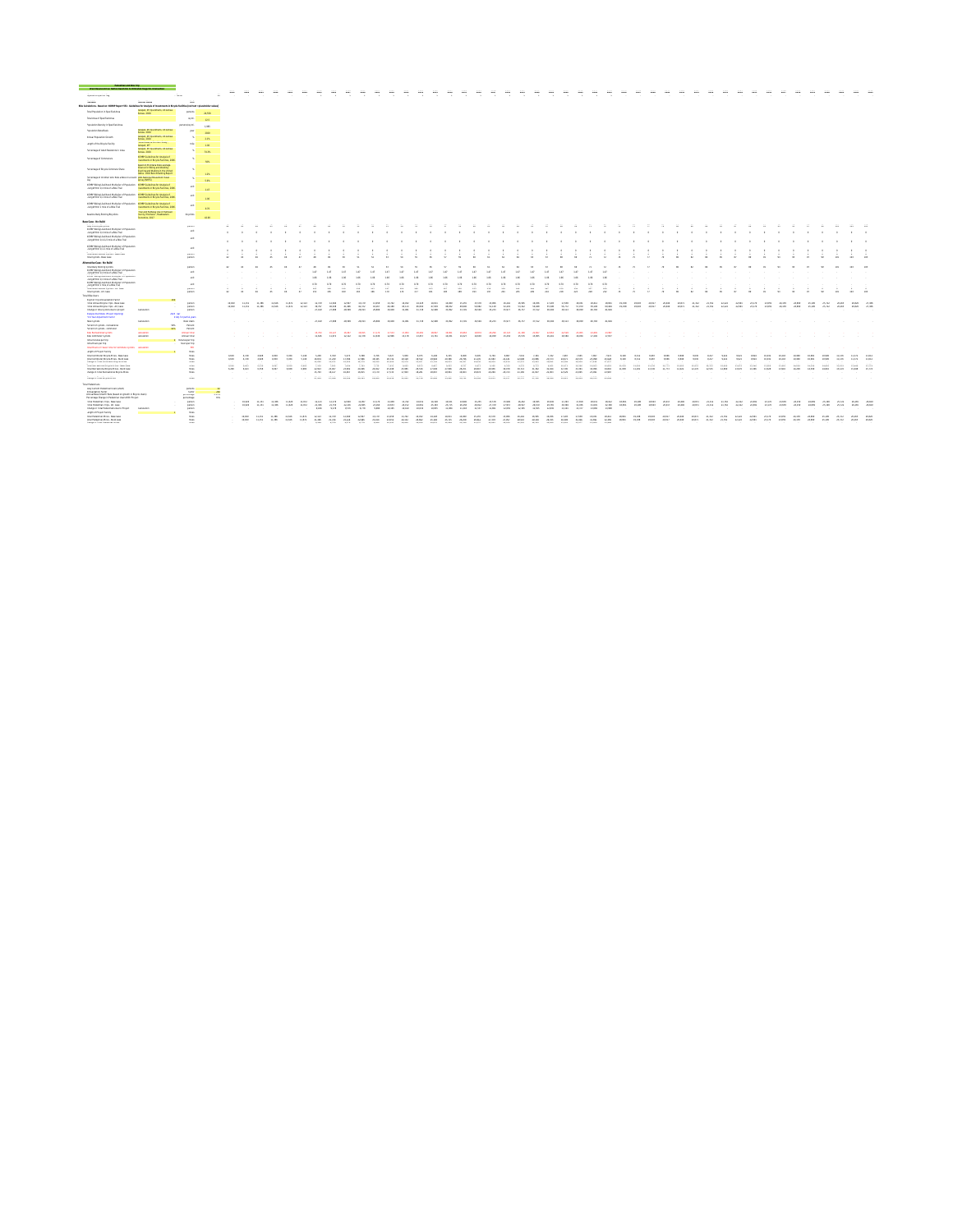|              | <b>Pedestrian and Bicycle Benefits</b><br>West Reserve Drive: Hutton Ranch Rd. to Whitefish Stage Rd. Intersection |                                               |                                              |                                                                              |                    |                                            |                                                            |                                                         |                                                 |                                                                    |                                         |                                                        |                                                                        |
|--------------|--------------------------------------------------------------------------------------------------------------------|-----------------------------------------------|----------------------------------------------|------------------------------------------------------------------------------|--------------------|--------------------------------------------|------------------------------------------------------------|---------------------------------------------------------|-------------------------------------------------|--------------------------------------------------------------------|-----------------------------------------|--------------------------------------------------------|------------------------------------------------------------------------|
|              | <b>Annual Bicycle Trips</b><br>(Without Project)                                                                   | <b>Annual Bicycle Trips</b><br>(With Project) | Net Change in Annual<br><b>Bicycle Trips</b> | Net Change in Annual   Value of New Cycling<br><b>Bicycle-Miles Traveled</b> | Boulevard (2020S)  | Value of Induced<br>Bicycle Trips (2020\$) | <b>Annual Pedestrian</b><br><b>Trips (Without Project)</b> | <b>Annual Pedestrian</b><br><b>Trips (With Project)</b> | Net Change in Annual<br><b>Pedestrian Trips</b> | Net Change in Annual<br><b>Pedestrian-Miles</b><br><b>Traveled</b> | <b>Value of New Sidewal</b><br>(2020\$) | Value of Induced<br><b>Pedestrian Trips</b><br>(2020S) | <b>Total Value of Bicyclist</b><br>and Pedestrian<br>Benefits (2020\$) |
| 2022         |                                                                                                                    |                                               |                                              |                                                                              |                    |                                            |                                                            |                                                         |                                                 |                                                                    |                                         |                                                        |                                                                        |
| 2023         |                                                                                                                    |                                               |                                              |                                                                              |                    |                                            |                                                            |                                                         |                                                 |                                                                    |                                         |                                                        |                                                                        |
| 2024         |                                                                                                                    |                                               |                                              |                                                                              |                    |                                            |                                                            |                                                         |                                                 |                                                                    |                                         |                                                        |                                                                        |
| 2025<br>2026 | 12.379<br>12,640                                                                                                   | 39,797<br>40,638                              | 27.419<br>27,998                             | 27,419<br>27.998                                                             | \$7,129<br>\$7,279 | \$173,013<br>\$176,665                     | 12.123<br>12,379                                           | 21,306<br>21.756                                        | 9.184<br>9.378                                  | 9.184<br>9.378                                                     | \$1,837<br>\$1,876                      | \$65,021<br>\$66,394                                   | \$246,998<br>\$252,214                                                 |
| 2027         | 12,907                                                                                                             | 41.496                                        | 28,589                                       | 28,589                                                                       | \$7,433            | \$180,396                                  | 12.640                                                     | 22.216                                                  | 9.576                                           | 9.576                                                              | \$1,915                                 | \$67,796                                               | \$257.540                                                              |
| 2028         | 13.179                                                                                                             | 42,372                                        | 29,193                                       | 29,193                                                                       | \$7,590            | \$184,205                                  | 12,907                                                     | 22,685                                                  | 9.778                                           | 9.778                                                              | \$1,956                                 | \$69,227                                               | \$262,978                                                              |
| 2029         | 13.458                                                                                                             | 43,267                                        | 29,809                                       | 29,809                                                                       | \$7,750            | \$188,095                                  | 13.179                                                     | 23.164                                                  | 9.984                                           | 9.984                                                              | \$1,997                                 | \$70,689                                               | \$268,531                                                              |
| 2030         | 13.742                                                                                                             | 44.180                                        | 30,438                                       | 30.438                                                                       | \$7,914            | \$192.06                                   | 13,458                                                     | 23,653                                                  | 10,195                                          | 10,195                                                             | \$2,039                                 | \$72,182                                               | \$274,201                                                              |
| 2031         | 14.032                                                                                                             | 45,113                                        | 31,081                                       | 31,081                                                                       | \$8,081            | \$196,122                                  | 13.742                                                     | 24,152                                                  | 10,410                                          | 10.410                                                             | \$2.082                                 | \$73,706                                               | \$279,992                                                              |
| 2032         | 14,328                                                                                                             | 46,066                                        | 31.738                                       | 31.738                                                                       | \$8,252            | \$200,26                                   | 14.032                                                     | 24.662                                                  | 10,630                                          | 10.630                                                             | \$2,126                                 | \$75,262                                               | \$285,904                                                              |
| 2033         | 14,631                                                                                                             | 47.039                                        | 32.408                                       | 32,408                                                                       | \$8,426            | \$204,492                                  | 14,328                                                     | 25.183                                                  | 10.855                                          | 10.855                                                             | \$2,171                                 | \$76,852                                               | \$291,941                                                              |
| 2034         | 14.940                                                                                                             | 48,032                                        | 33,092                                       | 33,092                                                                       | \$8,604            | \$208,811                                  | 14.631                                                     | 25,715                                                  | 11.084                                          | 11.084                                                             | \$2.217                                 | \$78,474                                               | \$298,106                                                              |
| 2035         | 15.255                                                                                                             | 49.046                                        | 33.791                                       | 33,791                                                                       | \$8,786            | \$213,220                                  | 14,940                                                     | 26,258                                                  | 11.318                                          | 11,318                                                             | \$2,264                                 | \$80,132                                               | \$304,400                                                              |
| 2036         | 15.578                                                                                                             | 50,082                                        | 34.504                                       | 34.504                                                                       | \$8,971            | \$217,722                                  | 15.255                                                     | 26.812                                                  | 11.557                                          | 11.557                                                             | \$2.311                                 | \$81.824                                               | \$310,828                                                              |
| 2037         | 15,906                                                                                                             | 51,139                                        | 35,233                                       | 35,233                                                                       | \$9,161            | \$222,320                                  | 15,578                                                     | 27,379                                                  | 11,801                                          | 11,801                                                             | \$2,360                                 | \$83,551                                               | \$317,392                                                              |
| 2038         | 16.242                                                                                                             | 52,219                                        | 35,977                                       | 35,977                                                                       | \$9,354            | \$227.01                                   | 15,906                                                     | 27.957                                                  | 12,050                                          | 12.050                                                             | \$2,410                                 | \$85,316                                               | \$324,094                                                              |
| 2039         | 16.585                                                                                                             | 53,322                                        | 36,737                                       | 36,737                                                                       | \$9,552            | \$231,808                                  | 16.242                                                     | 28,547                                                  | 12,305                                          | 12,305                                                             | \$2,461                                 | \$87,117                                               | \$330,937                                                              |
| 2040         | 16,936                                                                                                             | 54,448                                        | 37,512                                       | 37,512                                                                       | \$9,753            | \$236,703                                  | 16,585                                                     | 29,150                                                  | 12,565                                          | 12,565                                                             | \$2.513                                 | \$88,957                                               | \$337,925                                                              |
| 2041         | 17.293                                                                                                             | 55,598                                        | 38,304                                       | 38,304                                                                       | \$9,959            | \$241,70                                   | 16,936                                                     | 29.765                                                  | 12,830                                          | 12,830                                                             | \$2,566                                 | \$90,835                                               | \$345,061                                                              |
| 2042         | 17,658                                                                                                             | 56,772                                        | 39,113                                       | 39,113                                                                       | \$10,169           | \$246,805                                  | 17,293                                                     | 30,394                                                  | 13,101                                          | 13.101                                                             | \$2,620                                 | \$92,753                                               | \$352,347                                                              |
| 2043         | 18,031                                                                                                             | 57,970                                        | 39,939                                       | 39.939                                                                       | \$10,384           | \$252,016                                  | 17,658                                                     | 31.036                                                  | 13,377                                          | 13,377                                                             | \$2,675                                 | \$94,712                                               | \$359,788                                                              |
| 2044         | 18.412                                                                                                             | 59,194                                        | 40.783                                       | 40.783                                                                       | \$10,603           | \$257,338                                  | 18.03'                                                     | 31.691                                                  | 13,660                                          | 13,660                                                             | \$2,732                                 | \$96,712                                               | \$367,385                                                              |
| 2045         | 18,801                                                                                                             | 60,444                                        | 41,644                                       | 41.644                                                                       | \$10,827           | \$262,772                                  | 18.412                                                     | 32,360                                                  | 13,948                                          | 13,948                                                             | \$2,790                                 | \$98,754                                               | \$375,143                                                              |
| Total        | 322,935                                                                                                            |                                               | 715,300                                      | 715,300                                                                      | \$175.151          | \$4,513,545                                | 316,257                                                    |                                                         | 239,585                                         | 239,585                                                            | \$45,127                                | \$1,696,265                                            | \$6,443,706                                                            |

For the CO2 analysis, assumed 8,887 grams of CO2 per gallon of gasoline based on factors provided by the EPA fact sheet EPA-420-F-14-040. The US DOT BCA Guidance<br>published in March 2022 listed the social cost of carbon per

| Length of bicycle trail (miles)<br>260 Annualization Factor (Weekdays per Year)<br>\$0.26 Recommended Value per Cycling Mile (Cycling Boulevard) |                                                        |                          | Mode                                                                      | <b>Applicable</b><br>Age<br>Range <sup>3</sup> | <b>Recommended Value per</b><br>Induced Trip (2020 S) <sup>4</sup> |  |  |  |
|--------------------------------------------------------------------------------------------------------------------------------------------------|--------------------------------------------------------|--------------------------|---------------------------------------------------------------------------|------------------------------------------------|--------------------------------------------------------------------|--|--|--|
| \$0.10 Recommended Value per Pedestrian Mile (per additional foot of width of New Sidewalk)                                                      | Walking<br><b>Cycling</b>                              | Ages 20-74<br>Ages 20-64 | \$7.08<br>S6.31                                                           |                                                |                                                                    |  |  |  |
| 2.00 Additional Width of Sidewalk (feet)<br>\$6.31 Recommended Value per Induced Trip (Cycling)                                                  | <b>Facility Type</b>                                   | Cycling Path with At-    | <b>Recommended Value per</b><br>Cycling Mile (2020 S) <sup>1</sup>        |                                                |                                                                    |  |  |  |
|                                                                                                                                                  | \$7.08 Recommended Value per Induced Trip (Pedestrian) |                          |                                                                           |                                                |                                                                    |  |  |  |
| 2017 Ped/Bike Pop, In Project Area                                                                                                               | % Pedestrians                                          | % Bicyclists<br>30%      | Grade Crossings <sup>2</sup>                                              | Cycling Path with no At-                       | \$1.78                                                             |  |  |  |
| 2.659<br>1.894                                                                                                                                   | 70%<br>66%                                             | 34%                      |                                                                           | Dedicated Cycling Lane                         | \$1.69                                                             |  |  |  |
| 2.591                                                                                                                                            | 86%                                                    | 14%                      | Cycling                                                                   | Boulevard/"Sharrow"                            | \$0.26                                                             |  |  |  |
|                                                                                                                                                  | 1.804<br>Total<br>5.340                                |                          |                                                                           |                                                |                                                                    |  |  |  |
|                                                                                                                                                  |                                                        |                          |                                                                           |                                                |                                                                    |  |  |  |
| Weekdav Average                                                                                                                                  | <b>Improvement Type</b>                                |                          | <b>Recommended Value per</b><br><b>Person-Mile Walked</b><br>$(2020 S)^1$ |                                                |                                                                    |  |  |  |
|                                                                                                                                                  |                                                        |                          |                                                                           |                                                |                                                                    |  |  |  |

"Trail and Pathway Use in Flathead County, Montana", Headwaters Economics, 2017

| <b>Separated Cycle Track</b>                                                                                       | \$1.69                                                                    |
|--------------------------------------------------------------------------------------------------------------------|---------------------------------------------------------------------------|
| <b>Improvement Type</b>                                                                                            | <b>Recommended Value per</b><br><b>Person-Mile Walked</b><br>$(2020 S)^1$ |
| <b>Expand Sidewalk (per</b><br>foot of added Width) <sup>2</sup>                                                   | S <sub>0.10</sub>                                                         |
| <b>Improvement Type</b>                                                                                            | <b>Recommended Value per</b><br>Use (2020 S) <sup>1</sup>                 |
| Install Marked-<br><b>Crosswalk on Roadway</b><br>with Volumes $\geq$ 10,000<br><b>Vehicles per Dav</b>            | \$0.18                                                                    |
| <b>Install Signal for</b><br>Pedestrian Crossing on<br><b>Roadway with Volumes</b><br>>13,000 Vehicles per<br>Dove | \$0.46                                                                    |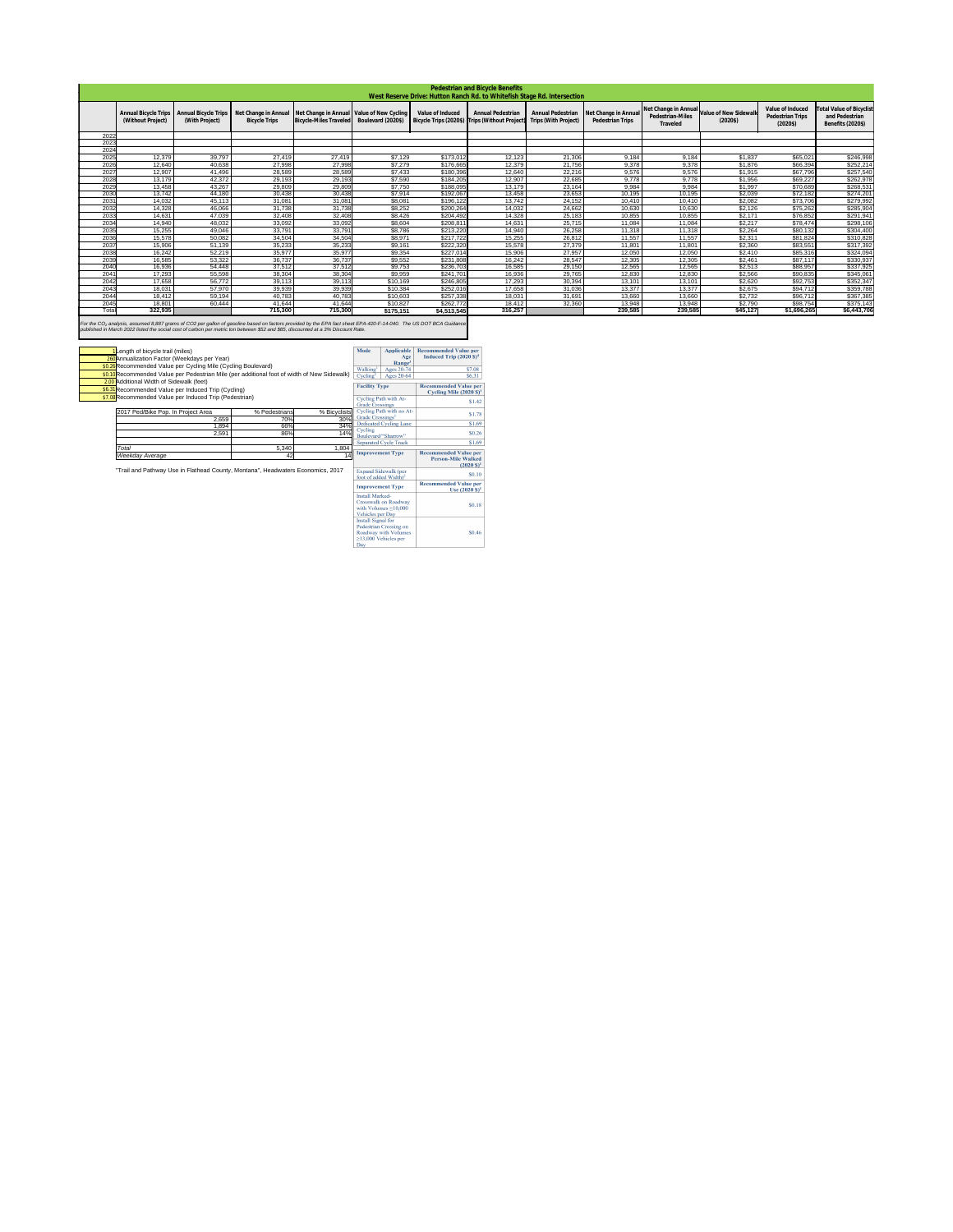**Economic Impact**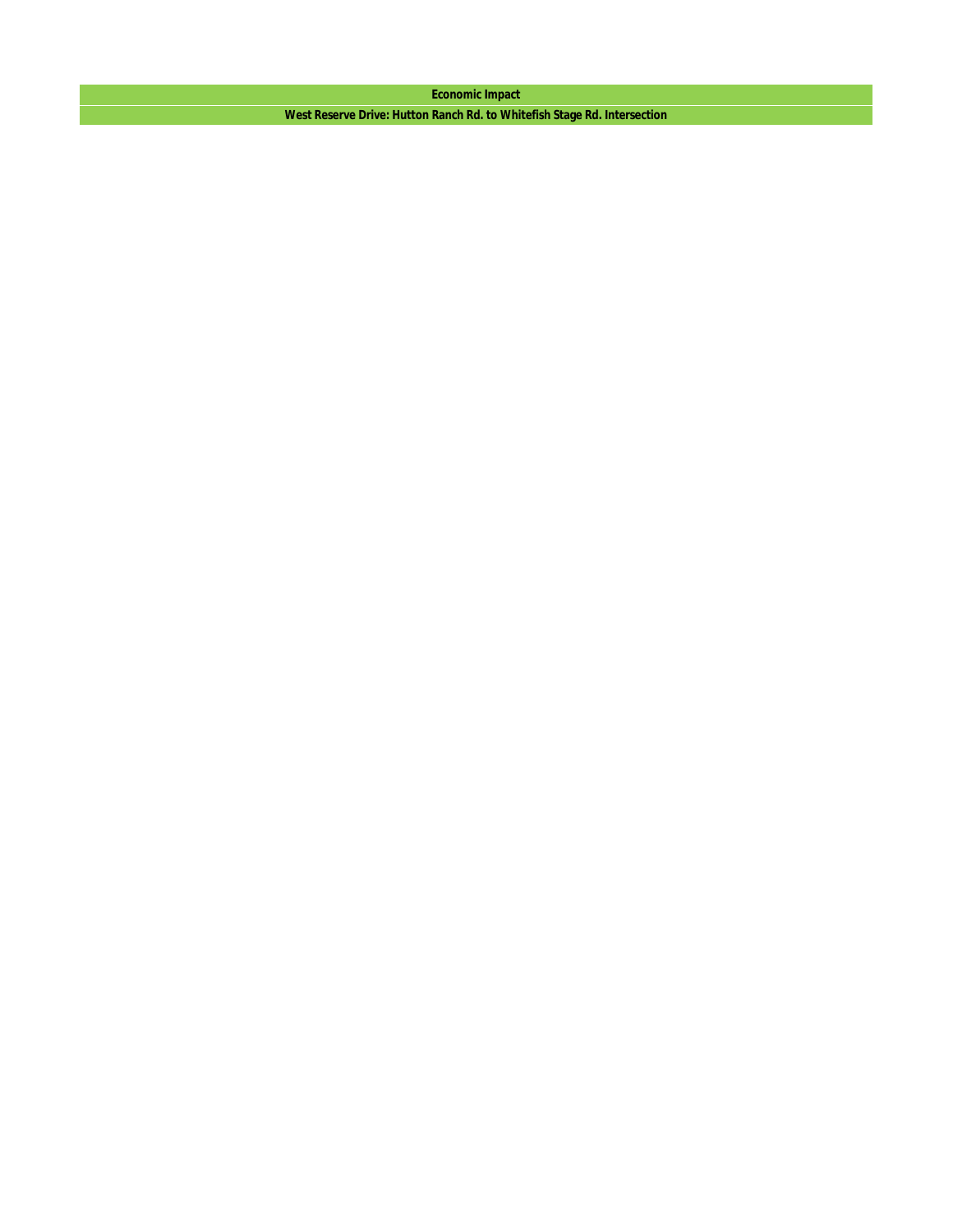|     | <b>PRELIMINARY COST ESTIMATE</b>                                                                                                                                                     |                               |                              |                                                                                                                |                                         |
|-----|--------------------------------------------------------------------------------------------------------------------------------------------------------------------------------------|-------------------------------|------------------------------|----------------------------------------------------------------------------------------------------------------|-----------------------------------------|
|     | Project No.: TBD                                                                                                                                                                     | Date Prepared: March 25, 2022 |                              |                                                                                                                |                                         |
|     | Control No.: 10212000                                                                                                                                                                |                               |                              |                                                                                                                |                                         |
|     | Project Name: West Reserve Drive: Hutton Ranch Rd. to Whitefish Stage Rd. Intersection                                                                                               |                               |                              | IDC:                                                                                                           | 9.66%                                   |
|     | Estimate Prepared By: Ed Toavs, P.E.                                                                                                                                                 |                               |                              |                                                                                                                |                                         |
|     | (Costs based on West Reserve Drive Corridor Study and 2022 cost updates)                                                                                                             |                               |                              |                                                                                                                |                                         |
|     | <b>Design and Engineering Costs</b>                                                                                                                                                  |                               |                              |                                                                                                                |                                         |
|     | <b>ITEM DESCRIPTION</b>                                                                                                                                                              | <b>QUANTITY</b>               | <b>UNIT</b>                  | <b>UNIT</b><br><b>PRICE</b>                                                                                    | <b>AMOUNT</b>                           |
| I.  | PRELIMINARY ENGINEERING [9102]                                                                                                                                                       |                               |                              |                                                                                                                |                                         |
|     | MDT PE Costs (After Award)                                                                                                                                                           | 1                             | LS                           | \$200,000.00                                                                                                   | \$200,000                               |
|     | <b>IDC</b>                                                                                                                                                                           | 9.66%                         |                              |                                                                                                                | \$19,320                                |
|     | SUBTOTAL =                                                                                                                                                                           |                               |                              |                                                                                                                | \$219,320                               |
|     | Stipend Payments to DB Firm                                                                                                                                                          | $\overline{a}$                | EA                           | \$200,000.00                                                                                                   | \$400,000                               |
|     | Design Services (D-B Firm)                                                                                                                                                           |                               | $\overline{LS}$              | \$1,779,578.42                                                                                                 | \$1,779,578                             |
|     | <b>IDC</b>                                                                                                                                                                           | 9.66%                         |                              |                                                                                                                | \$210,547                               |
|     | SUBTOTAL =                                                                                                                                                                           |                               |                              |                                                                                                                | \$2,390,126                             |
| П.  | CONSTRUCTION ENGINEERING AND<br>INSPECTION (CEI) SERVICES [9402]                                                                                                                     |                               |                              |                                                                                                                |                                         |
|     | MDT CEI Costs                                                                                                                                                                        | 1                             | LS                           | 8%                                                                                                             | \$1.443.655.11                          |
|     | <b>IDC</b>                                                                                                                                                                           | 9.66%                         |                              |                                                                                                                | \$139.457                               |
|     | SUBTOTAL =                                                                                                                                                                           |                               |                              |                                                                                                                | \$1.583.112                             |
|     | CEI Costs (D-B Firm)                                                                                                                                                                 | 1                             | LS                           | \$400,000.00                                                                                                   | \$400.000                               |
|     | <b>IDC</b>                                                                                                                                                                           | 9.66%                         |                              |                                                                                                                | \$38,640                                |
|     | SUBTOTAL =                                                                                                                                                                           |                               |                              |                                                                                                                | \$438,640                               |
| Ш.  | INCIDENTAL CONSTRUCTION [9302]                                                                                                                                                       |                               |                              |                                                                                                                |                                         |
|     | Utility Design/Coordination                                                                                                                                                          | 1                             | LS                           | \$302,644.56                                                                                                   | \$302,645                               |
|     | Utility Relocation Costs                                                                                                                                                             | 1                             | LS                           | \$3,026,445.55                                                                                                 | \$3,026,446                             |
|     | <b>IDC</b>                                                                                                                                                                           | 9.66%                         |                              |                                                                                                                | \$321.590                               |
|     | SUBTOTAL =                                                                                                                                                                           |                               |                              |                                                                                                                | \$3,650,680                             |
| IV. |                                                                                                                                                                                      |                               |                              |                                                                                                                |                                         |
|     | RIGHT-OF-WAY [9202]                                                                                                                                                                  |                               |                              |                                                                                                                |                                         |
|     | Right-of-Way Design/Coordination                                                                                                                                                     | 1<br>1                        | $\overline{\text{LS}}$<br>LS | \$185,108.93                                                                                                   | \$185,109                               |
|     | Right-of-Way Relocation Costs<br><b>IDC</b>                                                                                                                                          | 9.66%                         |                              | \$1,851,089.33                                                                                                 | \$1,851,089<br>\$196,697                |
|     | SUBTOTAL =                                                                                                                                                                           |                               |                              |                                                                                                                |                                         |
|     |                                                                                                                                                                                      |                               |                              |                                                                                                                | \$2,232,895                             |
|     | <b>DESIGN AND ENGINEERING COST SUBTOTAL =</b>                                                                                                                                        |                               |                              |                                                                                                                | \$10,514,773                            |
|     | <b>Construction Costs</b>                                                                                                                                                            |                               |                              |                                                                                                                |                                         |
| v.  | <b>CONSTRUCTION [9502]</b>                                                                                                                                                           |                               |                              |                                                                                                                |                                         |
|     | Widening of W. Reserve Dr. and intersection<br>improvement for Whitefish Stage Rd. Includes<br>mobilization, project administration, scheduling,<br>quality control, misc work, etc. | $\mathbf{1}$                  | IS.                          | \$14,829,820.20                                                                                                | \$14,829,800                            |
|     | IDC                                                                                                                                                                                  | 9.66%                         |                              |                                                                                                                | \$1,432,559                             |
|     | SUBTOTAL =                                                                                                                                                                           |                               |                              |                                                                                                                | \$16,262,359                            |
| VI. | CONTINGENCY                                                                                                                                                                          | 1                             | %                            | 10%                                                                                                            | \$1,626,236                             |
|     | <b>IDC</b>                                                                                                                                                                           | 9.66%                         |                              |                                                                                                                | \$157.094                               |
|     | SUBTOTAL =                                                                                                                                                                           |                               |                              |                                                                                                                | \$1,783,330                             |
|     | <b>CONSTRUCTION COSTS SUBTOTAL =</b>                                                                                                                                                 |                               |                              |                                                                                                                |                                         |
|     |                                                                                                                                                                                      |                               |                              |                                                                                                                | \$18,045,689                            |
|     |                                                                                                                                                                                      |                               |                              | SUBTOTAL ESTIMATED MDT PE COST =<br>SUBTOTAL ESTIMATED MDT CE COST =<br>SUBTOTAL ESTIMATED MDT IC & R/W COST = | \$219,320<br>\$1,583,112<br>\$5.883.575 |
|     |                                                                                                                                                                                      |                               |                              | SUBTOTAL ESTIMATED D-B PE COST =                                                                               | \$2,390,126                             |
|     |                                                                                                                                                                                      |                               |                              | SUBTOTAL ESTIMATED D-B CE COST =                                                                               | \$438,640                               |
|     |                                                                                                                                                                                      |                               |                              | SUBTOTAL ESTIMATED D-B CONSTRUCTION COST =                                                                     | \$18,045,689                            |
|     | SUBTOTAL ESTIMATED DESIGN-BUILD CONTRACT COST =                                                                                                                                      |                               |                              |                                                                                                                | \$20,874,455                            |
|     |                                                                                                                                                                                      |                               |                              |                                                                                                                |                                         |
|     | TOTAL ESTIMATED DESIGN-BUILD CONSTRUCTION COST =                                                                                                                                     |                               |                              |                                                                                                                | \$28,560,462                            |

PRELIMINARY COST ESTIMATE<br>Mission Trail, signalized intersection improvements on West Reserve Drive between Hutton Ranch Road and<br>- Stage Road, and urban reconstruction of Whitefish Stage Rd. 0.5 miles north on the West Re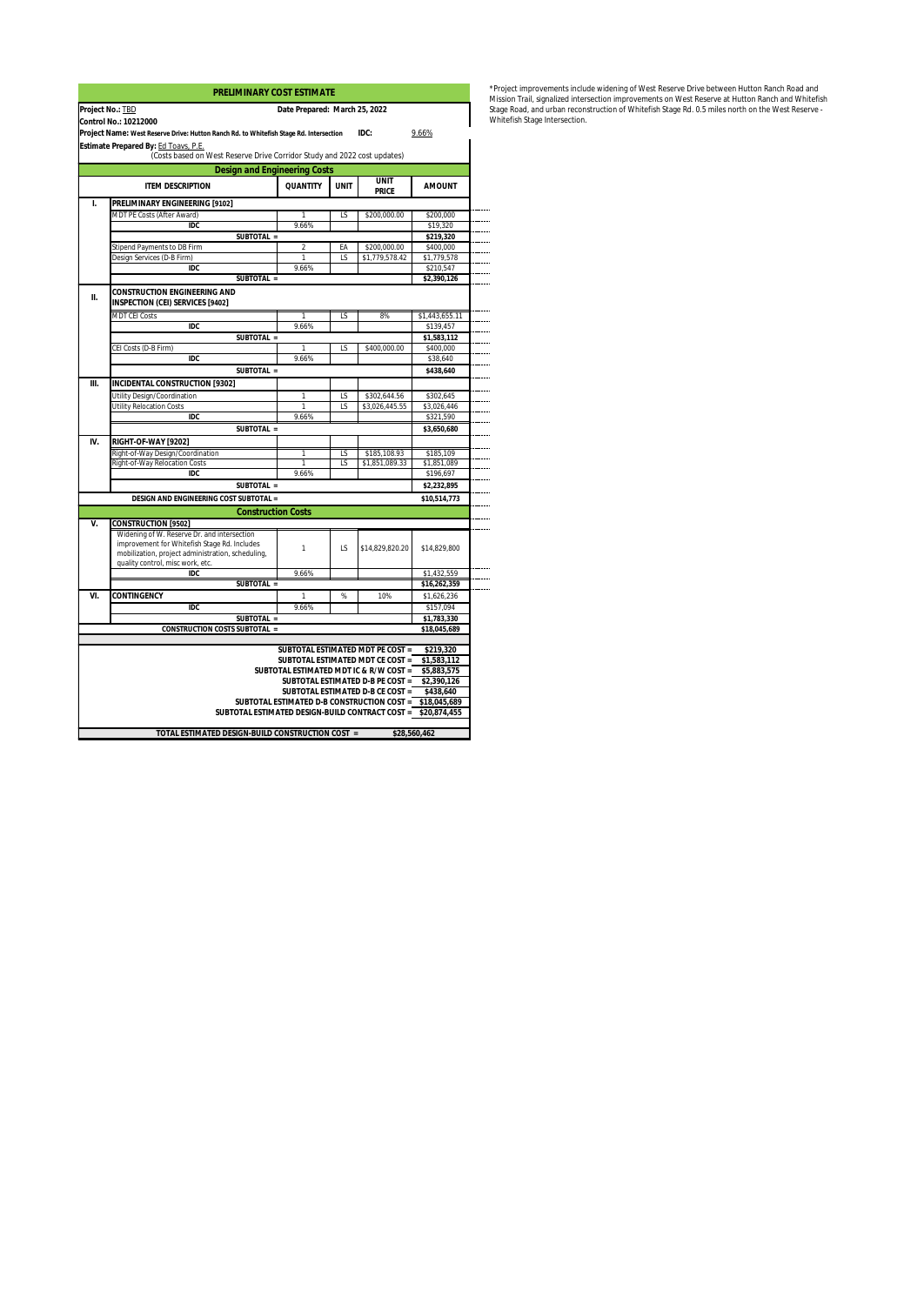| West Reserve Drive: Hutton Ranch Rd. to Whitefish Stage Rd. Intersection |                                               |          |                                      |                                | Reserve & Whitefish Stage - KAL & Reserve Dr - W of Whitefish Stg            | Reserve & Whitefish Stage - KAL & Reserve Dr - W of Whitefish Stg |        |                    |                               |         |                    |  |
|--------------------------------------------------------------------------|-----------------------------------------------|----------|--------------------------------------|--------------------------------|------------------------------------------------------------------------------|-------------------------------------------------------------------|--------|--------------------|-------------------------------|---------|--------------------|--|
| Design-Build Project Cost Subtotal                                       |                                               |          |                                      |                                | West Reserve Corridor : Cost - S3 Segment - Whitefish Stage Rd. Intersection | <b>Project Right-Of-Way Costs</b>                                 |        |                    |                               |         |                    |  |
|                                                                          |                                               |          |                                      |                                |                                                                              |                                                                   |        |                    |                               |         |                    |  |
| Project Segment                                                          | Construction Cost IC - Utilities Right-of-Way |          |                                      | Description of Work            | Cost Estimate                                                                |                                                                   | Parrel | ROW Needed (Acres) | Value (per Acre) Parcel Value |         | Project Segm       |  |
| \$3 Segment - Whitefish Stage Rd. Intersection                           | 2618.437 \$                                   | 523.688  | 100,000                              | Base Construction Cost*        | 1,516,417                                                                    | R Thompson Farms <sup>*</sup>                                     |        | 0.83               | 304.920 S                     | 253.08  |                    |  |
| R1 Segment - W. Reserve Drive (Hutton Ranch Rd. to Whitefish Stage Rd.)  | 9 366 983                                     | 1.873.39 | 1.063.022                            | Traffic Control+               |                                                                              | Stillwater Corp**                                                 |        |                    | 100,000 S                     |         |                    |  |
| R4 Segment - Whitefish Stage Rd. - Urban Cross Section                   | 1.275.891                                     | 405.17   | 250.950                              | Mobilization+                  | 159.224                                                                      | Semitool Inc**                                                    |        |                    | 100,000 \$                    | 114.00  |                    |  |
| A Series - Access Management Improvements                                |                                               |          |                                      | Material Escalation***         | 262.720                                                                      | semitool Inc**                                                    | the st |                    | 100,000 \$                    | 29.00   |                    |  |
| Right-of-Way Project Contingency                                         |                                               |          | 300,000                              | Contigency+                    | 604.25                                                                       | Semitool Inc**                                                    |        |                    | 100,000                       | 145.000 | <b>R1 &amp; R4</b> |  |
|                                                                          |                                               |          |                                      | <b>Construction Cost Total</b> | 2.618.437                                                                    | Robyn Ward+                                                       |        |                    | 150,000 \$                    |         | R4                 |  |
| Total (2022 dollars) - Without US 93 Intersection                        |                                               |          | 13,731,315 \$2,802,264 \$1,713,972   | IC - Utilities++               | 523,685                                                                      | <b>BPA</b> Substation+                                            |        |                    | 150,000                       | 10.506  | R4                 |  |
| Total (2023 dollars) - Using 8% Inflation                                |                                               |          | 14,829,820 \$ 3,026,446 \$ 1,851,089 | Right-of-Way**                 | 100.000                                                                      | R Thompson Farms**                                                |        |                    | 100,000 S                     | 281,000 | R1 & R4            |  |
|                                                                          |                                               |          |                                      |                                |                                                                              |                                                                   | --     | ___                | ___                           | ______  | ___                |  |

| : Hutton kanch kd. to Whitelish Stade kd. Intersection                                           |                                               |           |                                      | Reserve & Whitefish Stage - KAL & Reserve Dr - W of Whitefish Stg                                           |                                                                              |  |                        |                 | Reserve & Whitefish Stage - KAL & Reserve Dr - V |             |
|--------------------------------------------------------------------------------------------------|-----------------------------------------------|-----------|--------------------------------------|-------------------------------------------------------------------------------------------------------------|------------------------------------------------------------------------------|--|------------------------|-----------------|--------------------------------------------------|-------------|
| Design-Build Project Cost Subtotal                                                               |                                               |           |                                      |                                                                                                             | West Reserve Corridor : Cost - S3 Segment - Whitefish Stage Rd. Intersection |  |                        |                 | <b>Project Right-Of-Way Costs</b>                |             |
|                                                                                                  |                                               |           |                                      |                                                                                                             |                                                                              |  |                        |                 |                                                  |             |
|                                                                                                  | Construction Cost IC - Utilities Right-of-Way |           |                                      | Description of Work                                                                                         | Cost Estimate                                                                |  |                        | Parcel          | ROW Needed (Acres)                               | Value (per) |
|                                                                                                  | 2618.437                                      | 523.688   | 100,000                              | <b>Base Construction Cost*</b>                                                                              | 1,516,417                                                                    |  | R Thompson Farms*      |                 | 0.83                                             |             |
| ach Rd. to Whitefish Stage Rd.)                                                                  | 9.366.987                                     | 1.873.397 | 1.063.022                            | Traffic Controls                                                                                            | 75.821                                                                       |  | Stillwater Corp**      |                 | 0.37                                             |             |
| ross Section                                                                                     | 1,275.891                                     | 405.17    | 250.950                              | Mobilizations.                                                                                              | 159.224                                                                      |  | Semitool Inc**         | $\overline{3}$  | 114                                              |             |
|                                                                                                  | 470.000                                       |           |                                      | Material Escalation***                                                                                      | 262.720                                                                      |  | Semitool Inc**         | 20A             | 0.39                                             |             |
|                                                                                                  |                                               |           | 300,000                              | Contigency+                                                                                                 | 604.255                                                                      |  | Semitool Inc**         | de alta         | 1.45                                             |             |
|                                                                                                  |                                               |           |                                      | <b>Construction Cost Total</b>                                                                              | 2,618,437                                                                    |  | Robyn Ward+            | 34              | 0.05                                             |             |
| section                                                                                          |                                               |           | 13,731,315 \$2,802,264 \$1,713,972   | IC . Utilitiessa                                                                                            | 523,688                                                                      |  | <b>RPA</b> Substations |                 | 0.07                                             |             |
|                                                                                                  |                                               |           | 14,829,820 \$ 3,026,446 \$ 1,851,089 | Right-of-Way**                                                                                              | 100.000                                                                      |  | R Thompson Farms**     | 4Es             | 2.81                                             |             |
|                                                                                                  |                                               |           |                                      |                                                                                                             |                                                                              |  | R Thompson Farms*      | $\overline{10}$ | 0.24                                             |             |
|                                                                                                  |                                               |           |                                      | <sup>8</sup> See West Reserve Drive - Corridor Planning Study, Appendix 4 for planning level cost estimates |                                                                              |  | R Thompson Farms*      | 4D              | 0.24                                             |             |
|                                                                                                  |                                               |           |                                      | <sup>88</sup> See Right-of-Way Costs Table                                                                  |                                                                              |  | R Thompson Farms*      | $4\Delta$       | 0.15                                             |             |
|                                                                                                  |                                               |           |                                      | *** Added 15% Material Price Escalation due to current availability                                         |                                                                              |  | R Thompson Farms*      |                 | 0.77                                             |             |
| cico increases in construction hids. Material availability is limited due to sunnly chain jours. |                                               |           |                                      |                                                                                                             |                                                                              |  |                        | ----            | .                                                |             |

|                                | Reserve & Whitefish Stage - KAL & Reserve Dr - W of Whitefish Stg                                   | Total                                                                                                                  |                                   | 1,713,972 |  |
|--------------------------------|-----------------------------------------------------------------------------------------------------|------------------------------------------------------------------------------------------------------------------------|-----------------------------------|-----------|--|
|                                | West Reserve Corridor : Cost - R1 Segment - W. Reserve Dr. (Hutton Ranch Rd. to Whitefsh Stage Rd.) |                                                                                                                        |                                   |           |  |
| Description of Work            | Cost Estimate                                                                                       | <sup>14</sup> Used \$7 per square foot value for smaller parcels based on current MDT experience in this area.         |                                   |           |  |
| <b>Base Construction Cost*</b> | 5.424.711                                                                                           | <sup>14</sup> Used \$100.000 per acre for larger tracks given escalating costs in the Kalispell area.                  |                                   |           |  |
| Traffic Control+               | 271.236                                                                                             | +Used \$150,000 per acre for non-commercial tracks less than 10 acres siven escalating costs in the Kalispell area.    |                                   |           |  |
| Mobilization+                  | 569.595                                                                                             | A \$300,000 contingency is applied to the right-of-way costs due to unprecidented land valuation increase in the Kalis |                                   |           |  |
| Material Escalation***         | 939.832                                                                                             |                                                                                                                        |                                   |           |  |
| Contigencya                    | 161,613                                                                                             |                                                                                                                        | Total R1 Cost \$ 1.063.022 (6.51) |           |  |

**Right-of-Way\*\* Segment S3 \$ 100,000 Segment S3 \$ 100,000** *\*See West Reserve Drive - Corridor Planning Study, Appendix 4 for planning level cost estimates. Added \$500,000 for project end taper from 5 lane to three lane.*

*\*\* See Right-of-Way Costs Table \*\*\* Added 15% Material Price Escalation due to current availability +Used percentage calculations as shown in the West Reserve Drive - Corridor Planning Study, Appendix 4*

#### *++Used 20% percent of the Construction Total for IC-Utilities*

| West Reserve Corridor : Cost - R4 - Whitefish Stage Rd. - Urban Cross Section |  |               |  |  |  |  |  |  |  |  |
|-------------------------------------------------------------------------------|--|---------------|--|--|--|--|--|--|--|--|
| Description of Work                                                           |  | Cost Estimate |  |  |  |  |  |  |  |  |
| <b>Base Construction Cost*</b>                                                |  | 738.906       |  |  |  |  |  |  |  |  |
| Traffic Control+                                                              |  | 36.946        |  |  |  |  |  |  |  |  |
| Mobilizational                                                                |  | 77.586        |  |  |  |  |  |  |  |  |
| Material Escalation***                                                        |  | 128.016       |  |  |  |  |  |  |  |  |
| Contigency+                                                                   |  | 294.437       |  |  |  |  |  |  |  |  |
| <b>Construction Cost Total</b>                                                |  | 1,275.891     |  |  |  |  |  |  |  |  |
| IC - Utilities++                                                              |  | 405.179       |  |  |  |  |  |  |  |  |
| Right-of-Way**                                                                |  | 250.950       |  |  |  |  |  |  |  |  |

<sup>149</sup>See Right-of-Way Tab<br><sup>1492</sup>Added 15% Material Price Escalation due to current availability<br>+ Used precentage calculations as shown in the West Reserve Drive-Corridor Planning Study, Appendix 4.<br>++Used 20% percent of t

| Reserve & Whitefish Stage - KAL & Reserve Dr - W of Whitefish Stg |                |         |  |  |  |  |  |  |  |  |
|-------------------------------------------------------------------|----------------|---------|--|--|--|--|--|--|--|--|
| West Reserve Corridor : Cost - Access Management Improvements     |                |         |  |  |  |  |  |  |  |  |
| Improvement Option                                                | Cost Estimate* |         |  |  |  |  |  |  |  |  |
| A1 - Corridor Access Management Plan                              |                | 50,000  |  |  |  |  |  |  |  |  |
| A2 - Side Street and Approach Movement Restriction                |                | 300,000 |  |  |  |  |  |  |  |  |
| A3 - Approach Consolidation near Whitefish Stage Rd.              |                | 120,000 |  |  |  |  |  |  |  |  |
| Total                                                             |                | 470,000 |  |  |  |  |  |  |  |  |
|                                                                   |                |         |  |  |  |  |  |  |  |  |
| <b>IMPYOVEMENTS</b>                                               |                |         |  |  |  |  |  |  |  |  |

| West Reserve Drive: Hutton Ranch Rd. to Whitefish Stage Rd. Intersection                                                                          |                                                   |                                    |                                            |                                                                                                             | Reserve & Whitefish Stage - KAL & Reserve Dr - W of Whitefish Stg                                   |                   |                                                            | Reserve & Whitefish Stage - KAL & Reserve Dr - W of Whitefish Stg |                    |                                                                                                                                                                                                                                                                                                                                                                                                                                                                                                                                                                                                                                                                                                                                                                                                                                                                                                                                                                                                                                                                                                                                      |    |  |  |
|---------------------------------------------------------------------------------------------------------------------------------------------------|---------------------------------------------------|------------------------------------|--------------------------------------------|-------------------------------------------------------------------------------------------------------------|-----------------------------------------------------------------------------------------------------|-------------------|------------------------------------------------------------|-------------------------------------------------------------------|--------------------|--------------------------------------------------------------------------------------------------------------------------------------------------------------------------------------------------------------------------------------------------------------------------------------------------------------------------------------------------------------------------------------------------------------------------------------------------------------------------------------------------------------------------------------------------------------------------------------------------------------------------------------------------------------------------------------------------------------------------------------------------------------------------------------------------------------------------------------------------------------------------------------------------------------------------------------------------------------------------------------------------------------------------------------------------------------------------------------------------------------------------------------|----|--|--|
| <b>Design-Build Project Cost Subtotal</b>                                                                                                         |                                                   |                                    |                                            |                                                                                                             | West Reserve Corridor : Cost - S3 Segment - Whitefish Stage Rd. Intersection                        |                   |                                                            |                                                                   |                    |                                                                                                                                                                                                                                                                                                                                                                                                                                                                                                                                                                                                                                                                                                                                                                                                                                                                                                                                                                                                                                                                                                                                      |    |  |  |
|                                                                                                                                                   |                                                   |                                    |                                            |                                                                                                             |                                                                                                     |                   |                                                            |                                                                   |                    |                                                                                                                                                                                                                                                                                                                                                                                                                                                                                                                                                                                                                                                                                                                                                                                                                                                                                                                                                                                                                                                                                                                                      |    |  |  |
| Project Segment                                                                                                                                   | Construction Cost   IC - Utilities   Right-of-Way |                                    |                                            | Description of Work                                                                                         | Cost Estimate                                                                                       |                   | Owner                                                      | Parcel                                                            | ROW Needed (Acres) |                                                                                                                                                                                                                                                                                                                                                                                                                                                                                                                                                                                                                                                                                                                                                                                                                                                                                                                                                                                                                                                                                                                                      |    |  |  |
| \$3 Segment - Whitefish Stage Rd Intersection                                                                                                     | 2618.437 \$                                       | 523.688 \$                         | 100,000                                    | <b>Base Construction Cost*</b>                                                                              |                                                                                                     | 1,516.417         | R Thompson Farms*                                          | 41                                                                | 0.83               |                                                                                                                                                                                                                                                                                                                                                                                                                                                                                                                                                                                                                                                                                                                                                                                                                                                                                                                                                                                                                                                                                                                                      |    |  |  |
| R1 Segment - W. Reserve Drive (Hutton Ranch Rd. to Whitefish Stage Rd.)                                                                           | 9 366 987 5                                       |                                    | 1873397 \$ 1.063.022                       | Traffic Control+                                                                                            |                                                                                                     | 75.82             | Stillwater Corp**                                          | 34.                                                               | 0.37               |                                                                                                                                                                                                                                                                                                                                                                                                                                                                                                                                                                                                                                                                                                                                                                                                                                                                                                                                                                                                                                                                                                                                      | R1 |  |  |
| R4 Segment - Whitefish Stage Rd. - Urban Cross Section                                                                                            | 1.275.891 S                                       | 405.179 S                          | 250.950                                    | Mobilization+                                                                                               |                                                                                                     | 159.22            | Semitool Inc**                                             | 3D                                                                | 1.14               |                                                                                                                                                                                                                                                                                                                                                                                                                                                                                                                                                                                                                                                                                                                                                                                                                                                                                                                                                                                                                                                                                                                                      |    |  |  |
| A Series - Access Management Improvements                                                                                                         | 470,000                                           |                                    |                                            | Material Escalation***                                                                                      |                                                                                                     | 262.720           | Semitool Inc**                                             | 3C <sub>A</sub>                                                   | 0.39               |                                                                                                                                                                                                                                                                                                                                                                                                                                                                                                                                                                                                                                                                                                                                                                                                                                                                                                                                                                                                                                                                                                                                      | R1 |  |  |
| Right-of-Way Project Contingency                                                                                                                  |                                                   |                                    | 300.000                                    | Contigencya                                                                                                 |                                                                                                     | 604,255           | Semitool Inc**                                             | 2C                                                                | 1.45               |                                                                                                                                                                                                                                                                                                                                                                                                                                                                                                                                                                                                                                                                                                                                                                                                                                                                                                                                                                                                                                                                                                                                      |    |  |  |
|                                                                                                                                                   |                                                   |                                    |                                            | <b>Construction Cost Total</b>                                                                              |                                                                                                     | 2,618.437         | Robyn Ward+                                                | 3A                                                                | 0.05               |                                                                                                                                                                                                                                                                                                                                                                                                                                                                                                                                                                                                                                                                                                                                                                                                                                                                                                                                                                                                                                                                                                                                      |    |  |  |
| Total (2022 dollars), Without US 93 Intersection                                                                                                  |                                                   | 13,731,315 \$2,802,264 \$1,713,972 |                                            | IC - Utilitiesea                                                                                            |                                                                                                     | 523,688           | <b>BPA</b> Substation+                                     |                                                                   | 0.07               | 150,000                                                                                                                                                                                                                                                                                                                                                                                                                                                                                                                                                                                                                                                                                                                                                                                                                                                                                                                                                                                                                                                                                                                              | R4 |  |  |
| Total (2023 dollars) - Using 8% Inflation                                                                                                         |                                                   |                                    | 14,829,820 \$ 3,026,446 \$ 1,851,089       | Right-of-Way**                                                                                              |                                                                                                     | 100,000           | R Thompson Farms <sup>**</sup>                             | $4E+$                                                             | 2.81               |                                                                                                                                                                                                                                                                                                                                                                                                                                                                                                                                                                                                                                                                                                                                                                                                                                                                                                                                                                                                                                                                                                                                      |    |  |  |
|                                                                                                                                                   |                                                   |                                    |                                            |                                                                                                             |                                                                                                     |                   | R Thompson Farms*                                          | AC                                                                | 0.24               |                                                                                                                                                                                                                                                                                                                                                                                                                                                                                                                                                                                                                                                                                                                                                                                                                                                                                                                                                                                                                                                                                                                                      |    |  |  |
|                                                                                                                                                   |                                                   |                                    |                                            | <sup>9</sup> See West Reserve Drive - Corridor Planning Study. Appendix 4 for planning level cost estimates |                                                                                                     |                   | R Thompson Farms*                                          | 4D                                                                | 0.24               |                                                                                                                                                                                                                                                                                                                                                                                                                                                                                                                                                                                                                                                                                                                                                                                                                                                                                                                                                                                                                                                                                                                                      |    |  |  |
|                                                                                                                                                   |                                                   |                                    | <sup>88</sup> See Right-of-Way Costs Table |                                                                                                             |                                                                                                     | R Thompson Farms* | $4\Delta$                                                  | 0.15                                                              |                    |                                                                                                                                                                                                                                                                                                                                                                                                                                                                                                                                                                                                                                                                                                                                                                                                                                                                                                                                                                                                                                                                                                                                      |    |  |  |
| MDT is currently experiencing high inflationary price increases in construction bids. Material availability is limited due to supply chain issues |                                                   |                                    |                                            | *** Added 15% Material Price Escalation due to current availability                                         |                                                                                                     |                   | R Thompson Farms*                                          | 0.77<br>SubTotal 1<br>8.51                                        |                    |                                                                                                                                                                                                                                                                                                                                                                                                                                                                                                                                                                                                                                                                                                                                                                                                                                                                                                                                                                                                                                                                                                                                      |    |  |  |
| causing material price escalation. One source for this BCA that was used to assist in determination of construction price increases, including    |                                                   |                                    |                                            | Used percentage calculations as shown in the West Reserve Drive - Corridor Planning Study, Appendix 4       |                                                                                                     |                   |                                                            |                                                                   |                    |                                                                                                                                                                                                                                                                                                                                                                                                                                                                                                                                                                                                                                                                                                                                                                                                                                                                                                                                                                                                                                                                                                                                      |    |  |  |
| material escalation, is the February 2022 AGC Construction Inflation Alert. This document which along with MDT's current bidding results          |                                                   |                                    |                                            | ++Used 20% percent of the Construction Total for IC-Utilities                                               |                                                                                                     |                   | Contingency                                                |                                                                   |                    |                                                                                                                                                                                                                                                                                                                                                                                                                                                                                                                                                                                                                                                                                                                                                                                                                                                                                                                                                                                                                                                                                                                                      |    |  |  |
| provided a basis to estimate material escalation for this BCA.                                                                                    |                                                   |                                    |                                            |                                                                                                             |                                                                                                     |                   | SubTotal 2<br>1.613,972                                    |                                                                   |                    |                                                                                                                                                                                                                                                                                                                                                                                                                                                                                                                                                                                                                                                                                                                                                                                                                                                                                                                                                                                                                                                                                                                                      |    |  |  |
|                                                                                                                                                   |                                                   |                                    |                                            |                                                                                                             |                                                                                                     |                   | Segment S3 - Construction Permits and Cost to Cure Impacts |                                                                   |                    |                                                                                                                                                                                                                                                                                                                                                                                                                                                                                                                                                                                                                                                                                                                                                                                                                                                                                                                                                                                                                                                                                                                                      |    |  |  |
|                                                                                                                                                   |                                                   |                                    |                                            |                                                                                                             | Reserve & Whitefish Stage - KAL & Reserve Dr - W of Whitefish Stg                                   |                   |                                                            | Total                                                             |                    |                                                                                                                                                                                                                                                                                                                                                                                                                                                                                                                                                                                                                                                                                                                                                                                                                                                                                                                                                                                                                                                                                                                                      |    |  |  |
|                                                                                                                                                   |                                                   |                                    |                                            |                                                                                                             | West Reserve Corridor : Cost - R1 Segment - W. Reserve Dr. (Hutton Ranch Rd. to Whitefsh Stage Rd.) |                   |                                                            |                                                                   |                    |                                                                                                                                                                                                                                                                                                                                                                                                                                                                                                                                                                                                                                                                                                                                                                                                                                                                                                                                                                                                                                                                                                                                      |    |  |  |
|                                                                                                                                                   |                                                   |                                    |                                            |                                                                                                             |                                                                                                     |                   |                                                            |                                                                   |                    |                                                                                                                                                                                                                                                                                                                                                                                                                                                                                                                                                                                                                                                                                                                                                                                                                                                                                                                                                                                                                                                                                                                                      |    |  |  |
|                                                                                                                                                   |                                                   |                                    |                                            | Description of Work                                                                                         | Cost Estimate                                                                                       |                   |                                                            |                                                                   |                    | <b>Project Right-Of-Way Costs</b><br>Value (per Acre) Parcel Value<br>Project Segment<br>304.920 S<br>253,084<br>R1<br>100,000<br>37,000<br>R1<br>100,000<br>114.000<br>100,000<br>39.000<br>100,000<br><b>R1 &amp; R4</b><br>145,000<br>150,000<br>R <sub>4</sub><br>7500<br>10.500<br><b>R1 &amp; R4</b><br>100,000<br>281,000<br>304.920<br>R1<br>73.18<br>R1<br>304 920<br>73.18<br>304.920<br>R1<br>45,738<br>304.920<br>234,788<br>R1<br>1.313,972<br>300,000<br>100.006<br>1.713.972<br>*Used \$7 per square foot value for smaller parcels based on current MDT experience in this area.<br>*** Used \$100,000 per acre for larger tracks given escalating costs in the Kalispell area.<br>+Used \$150,000 per acre for non-commercial tracks less than 10 acres given escalating costs in the Kalispell area.<br>A \$300,000 continuency is applied to the right-of-way costs due to unprecidented land valuation increase in the Kalispell area.<br>Total R1 Cost \$ 1.063,022<br>(6.51 Acres Estimated)<br>250,950<br>Total R4 Cost \$<br>(2.00 Acres Estimated)<br>300,000<br>Contingency \$<br>100,000<br>Segment S3 \$ |    |  |  |
|                                                                                                                                                   |                                                   |                                    |                                            | <b>Base Construction Cost*</b>                                                                              |                                                                                                     | 5.424.71          |                                                            |                                                                   |                    |                                                                                                                                                                                                                                                                                                                                                                                                                                                                                                                                                                                                                                                                                                                                                                                                                                                                                                                                                                                                                                                                                                                                      |    |  |  |
|                                                                                                                                                   |                                                   |                                    |                                            | Traffic Controls                                                                                            |                                                                                                     | 271.236           |                                                            |                                                                   |                    |                                                                                                                                                                                                                                                                                                                                                                                                                                                                                                                                                                                                                                                                                                                                                                                                                                                                                                                                                                                                                                                                                                                                      |    |  |  |
|                                                                                                                                                   |                                                   |                                    |                                            | Mobilizations                                                                                               |                                                                                                     | 569.595           |                                                            |                                                                   |                    |                                                                                                                                                                                                                                                                                                                                                                                                                                                                                                                                                                                                                                                                                                                                                                                                                                                                                                                                                                                                                                                                                                                                      |    |  |  |
|                                                                                                                                                   |                                                   |                                    |                                            | Material Escalation***                                                                                      |                                                                                                     | 939.833           |                                                            |                                                                   |                    |                                                                                                                                                                                                                                                                                                                                                                                                                                                                                                                                                                                                                                                                                                                                                                                                                                                                                                                                                                                                                                                                                                                                      |    |  |  |
|                                                                                                                                                   |                                                   |                                    |                                            | Contigencya                                                                                                 |                                                                                                     | 2.161.613         |                                                            |                                                                   |                    |                                                                                                                                                                                                                                                                                                                                                                                                                                                                                                                                                                                                                                                                                                                                                                                                                                                                                                                                                                                                                                                                                                                                      |    |  |  |
|                                                                                                                                                   |                                                   |                                    |                                            | <b>Construction Cost Total</b>                                                                              |                                                                                                     | 9.366.98          |                                                            |                                                                   |                    |                                                                                                                                                                                                                                                                                                                                                                                                                                                                                                                                                                                                                                                                                                                                                                                                                                                                                                                                                                                                                                                                                                                                      |    |  |  |
|                                                                                                                                                   |                                                   |                                    |                                            | IC - Utilitiesea                                                                                            |                                                                                                     | 1873397           |                                                            |                                                                   |                    |                                                                                                                                                                                                                                                                                                                                                                                                                                                                                                                                                                                                                                                                                                                                                                                                                                                                                                                                                                                                                                                                                                                                      |    |  |  |
|                                                                                                                                                   |                                                   |                                    |                                            | Right-of-Way**                                                                                              |                                                                                                     | 1.063.022         |                                                            |                                                                   |                    |                                                                                                                                                                                                                                                                                                                                                                                                                                                                                                                                                                                                                                                                                                                                                                                                                                                                                                                                                                                                                                                                                                                                      |    |  |  |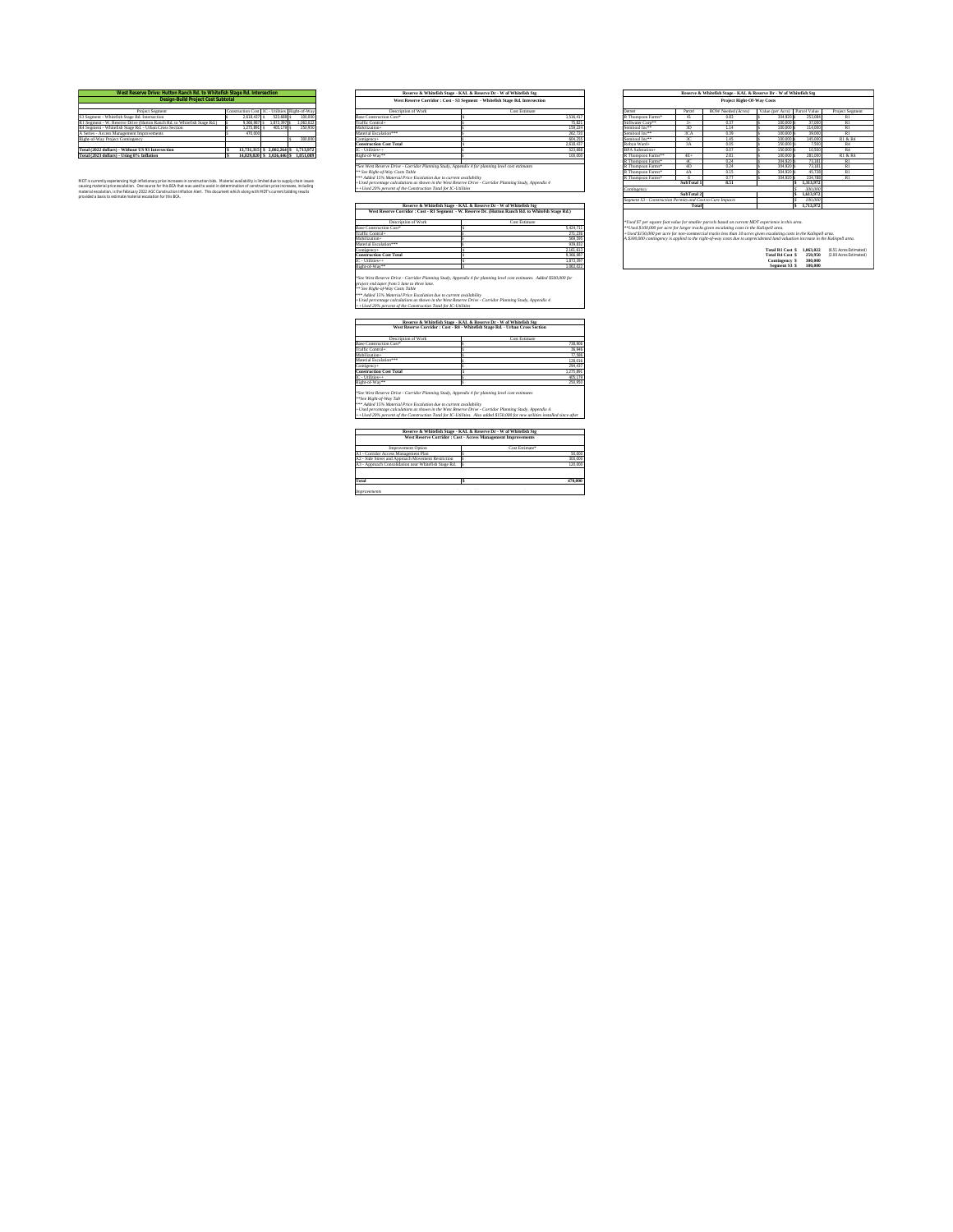| Kalispell Section Maintenance Costs FY 21   | 2022 Value  | 2025 Value     |
|---------------------------------------------|-------------|----------------|
| Labor                                       | \$909,207   | \$993,515.04   |
| Equipment                                   | \$416,147   | \$454,735.06   |
| <b>Materials</b>                            | \$435,455   | \$475,833.44   |
| Contracted Services                         | \$423,100   | \$462,332.79   |
| Total Cost                                  | \$2,183,909 | \$2,386,416.33 |
| Kalispell Section Lane Miles                | 270         | 270            |
| Cost Per Lane Mile                          | 8089        | 8839           |
| <b>I</b> West Reserve Additional Lane Miles |             |                |
| Additional Annual Maintenance Cost Estimate | \$16,177    | \$17,677       |

| Maintenance Preservation Future Work - No Build Scenario | 2022 Value   | <b>Future Value</b> |
|----------------------------------------------------------|--------------|---------------------|
| Pavement Mill&Fill With Digouts in 2028                  | \$445,000,00 | \$500,851.42        |
| Pavement Mill&Fill With Digouts in 2038                  | \$445,000,00 | \$673,102.43        |

| Maintenance Presevation Future Work - Build Scenario      | 2022 Value     | <b>Future Value</b> |
|-----------------------------------------------------------|----------------|---------------------|
| Chip Seal in 2033 - 8 Years After Project Completion      | \$306,000,00   | \$387,631.64        |
| O'lay and S&C in 2041 - 16 Years After Project Completion | \$1,897,200.00 | \$3,044,449.06      |

| <b>Calculations &amp; Inputs</b>                     |        |                                           |
|------------------------------------------------------|--------|-------------------------------------------|
| Unit Price - Seal & Cover Projects per sq ft         | 0.50   | <b>MDT Bid History</b>                    |
| Unit Price - Overlay Seal & Cover Projects per sq ft | 3.10   | <b>MDT Bid History</b>                    |
|                                                      |        |                                           |
| Project Area - West Reserve (sq ft)                  | 468000 |                                           |
| Length (ft)                                          | 6000   |                                           |
| Width (ft)                                           |        | 78 Width from West Reserve Corridor Study |
|                                                      |        |                                           |
| Project Area - Whitefish Stage sq ft                 | 144000 |                                           |
| Length                                               | 3000   |                                           |
| Width                                                |        | 48 Width from West Cor                    |
|                                                      |        |                                           |
| Total Project Area (sq ft)                           | 612000 |                                           |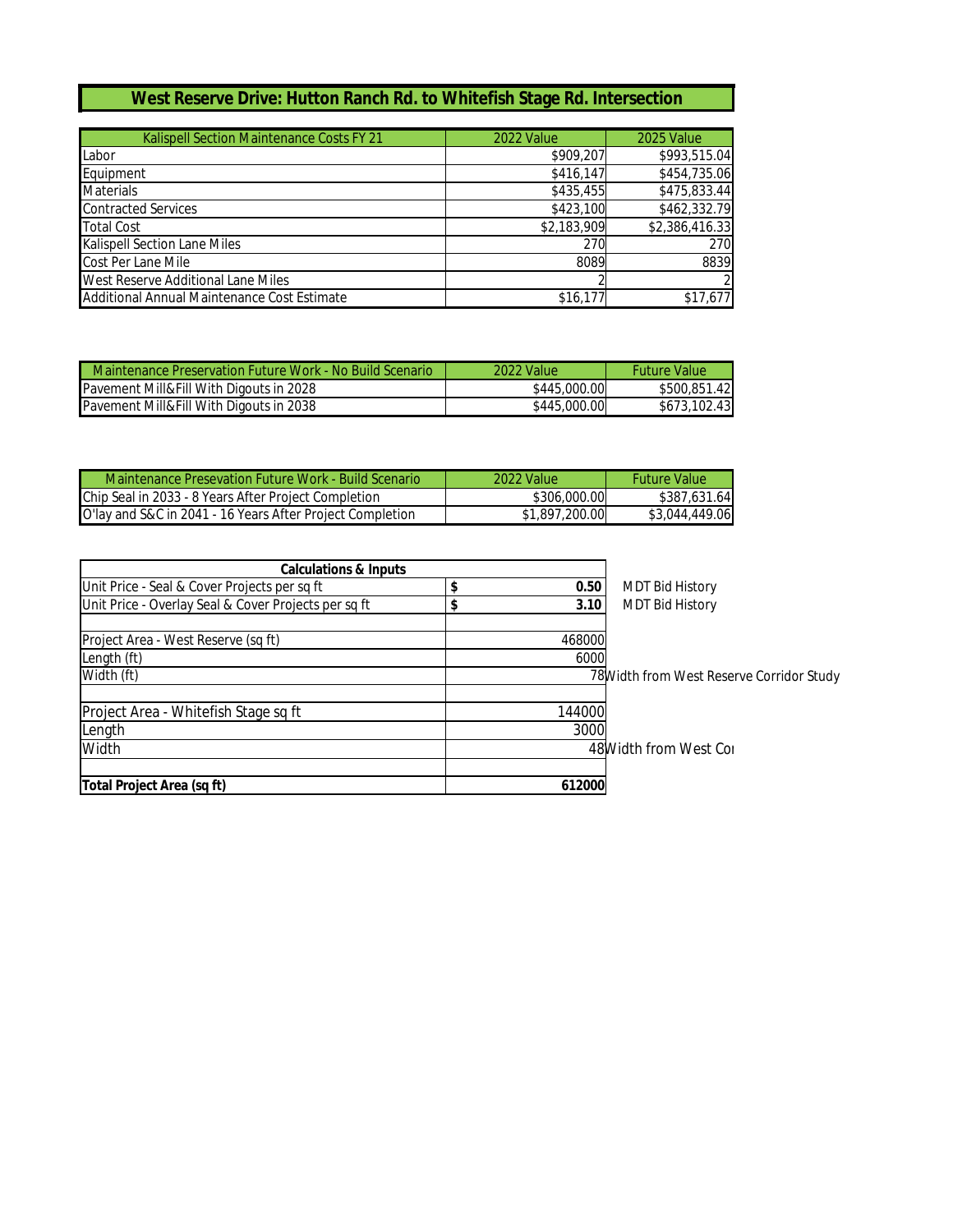| Benefit Cost Analysis - West Reserve Drive: Hutton Ranch Rd, to Whitefish Stage Rd, Intersection<br>Delay Time Savings, Fuel Savings, CO2 Reduction, Safety and Nonmotorized Benefits, and Operating Costs |                                                                                                                                                                                                                                                                                                                                                                                                                                                                                                                                                                                                                                                                                                                                                                                                                                                                                                                                                                                                                                                                                                                                                                                                                                         |                                                                        |                                    |                                      |                                                       |                                   |                        |                                                             |                         | <b>Individual Items</b><br>Discounted at 7%  |                                                       |                                  |                                                       |                                   |                                         |                                            |                                  |                                |
|------------------------------------------------------------------------------------------------------------------------------------------------------------------------------------------------------------|-----------------------------------------------------------------------------------------------------------------------------------------------------------------------------------------------------------------------------------------------------------------------------------------------------------------------------------------------------------------------------------------------------------------------------------------------------------------------------------------------------------------------------------------------------------------------------------------------------------------------------------------------------------------------------------------------------------------------------------------------------------------------------------------------------------------------------------------------------------------------------------------------------------------------------------------------------------------------------------------------------------------------------------------------------------------------------------------------------------------------------------------------------------------------------------------------------------------------------------------|------------------------------------------------------------------------|------------------------------------|--------------------------------------|-------------------------------------------------------|-----------------------------------|------------------------|-------------------------------------------------------------|-------------------------|----------------------------------------------|-------------------------------------------------------|----------------------------------|-------------------------------------------------------|-----------------------------------|-----------------------------------------|--------------------------------------------|----------------------------------|--------------------------------|
| Year <sup>(1)</sup>                                                                                                                                                                                        | <b>Delay Time Saved</b><br>(Hours) (1)                                                                                                                                                                                                                                                                                                                                                                                                                                                                                                                                                                                                                                                                                                                                                                                                                                                                                                                                                                                                                                                                                                                                                                                                  | <b>Total Value of</b><br><b>Time Saved</b><br>$(S2020)$ <sup>(2)</sup> | <b>Fuel Saved</b><br>(gallons) (1) | Vehicle Fuel<br>Savings (\$2020) [7] | CO <sub>2</sub> Reduction<br>$(52020)$ <sup>(3)</sup> | <b>Safety Benefits</b><br>(S2020) | Benefits (\$2020)      | Pedestrian/ Bicycle Initial Costs (\$2020) Maintenance Cost | Operation &<br>(S2020)  | <b>Undiscounted Net</b><br>Benefits (\$2020) | <b>Total Value of</b><br><b>Time Saved</b><br>(S2020) | Vehicle Fuel<br>Savings (\$2020) | <b>CO2 Reduction</b><br>(S2020)<br>(Discounted at 3%) | <b>Safety Benefits</b><br>(S2020) | Pedestrian/Bicycle<br>Benefits (\$2020) | Operation &<br>Maintenance Cost<br>(S2020) | <b>Total Benefits</b><br>(S2020) | Capital Costs (\$2020)         |
| 202                                                                                                                                                                                                        |                                                                                                                                                                                                                                                                                                                                                                                                                                                                                                                                                                                                                                                                                                                                                                                                                                                                                                                                                                                                                                                                                                                                                                                                                                         |                                                                        |                                    |                                      |                                                       |                                   |                        |                                                             |                         |                                              |                                                       |                                  |                                                       |                                   |                                         |                                            |                                  |                                |
| 202                                                                                                                                                                                                        |                                                                                                                                                                                                                                                                                                                                                                                                                                                                                                                                                                                                                                                                                                                                                                                                                                                                                                                                                                                                                                                                                                                                                                                                                                         |                                                                        |                                    |                                      |                                                       |                                   |                        | (2.775.617)                                                 |                         | (2.775.61)                                   |                                                       |                                  |                                                       |                                   |                                         |                                            |                                  | (\$2.594.034)                  |
| 202                                                                                                                                                                                                        |                                                                                                                                                                                                                                                                                                                                                                                                                                                                                                                                                                                                                                                                                                                                                                                                                                                                                                                                                                                                                                                                                                                                                                                                                                         | \$7,547.83                                                             |                                    |                                      |                                                       |                                   |                        | 13 744 381                                                  |                         | (13.744.38)                                  | \$6 161 27                                            |                                  |                                                       |                                   |                                         |                                            | \$6,523,332                      | (\$12,004.874)<br>(\$8.190.505 |
| 2025<br>202t                                                                                                                                                                                               | 284,910<br>328,360                                                                                                                                                                                                                                                                                                                                                                                                                                                                                                                                                                                                                                                                                                                                                                                                                                                                                                                                                                                                                                                                                                                                                                                                                      | \$8,698.92                                                             | 51.435<br>71 997                   | \$129.51<br>\$183.1                  | \$25.59<br>\$36.47                                    | \$54.50<br>\$56.23                | \$246,998<br>\$252.214 | (10.033.721<br>(2.006.744)                                  | (S16.177)<br>(\$16.662) | (10.033.72)<br>\$7,203.59                    | \$6,636.3/                                            | \$105.72<br>\$139.73             | \$23.426<br>\$32.40                                   | \$44,489<br>\$42,903              | \$201.624<br>\$192.413                  | (\$13.205)<br>(S12.712)                    | \$7.031.104                      | (\$1.530.935                   |
| 202                                                                                                                                                                                                        | 371811                                                                                                                                                                                                                                                                                                                                                                                                                                                                                                                                                                                                                                                                                                                                                                                                                                                                                                                                                                                                                                                                                                                                                                                                                                  | \$9,850.01                                                             | 92.559                             | \$238.23                             | \$47.70                                               | \$58.02                           | \$257.540              |                                                             | (S17.162)               | \$10.434.3                                   | \$7,022.92                                            | \$169.85                         | \$41.15                                               | \$41.37                           | \$183.62                                | (S12.236)                                  | \$7,446.690                      |                                |
| 202                                                                                                                                                                                                        | 415.261                                                                                                                                                                                                                                                                                                                                                                                                                                                                                                                                                                                                                                                                                                                                                                                                                                                                                                                                                                                                                                                                                                                                                                                                                                 | \$11,001.10                                                            | 113 121                            | \$294.23                             | \$60.31                                               | \$59.876                          | \$262.97               |                                                             | (\$17.677)              | \$11,660.83                                  | \$7,330.49                                            | \$196.06                         | \$50.51                                               | \$39,898                          | \$175.23                                | (S11.779)                                  | \$7,780.42                       |                                |
| 2029                                                                                                                                                                                                       | 458.712                                                                                                                                                                                                                                                                                                                                                                                                                                                                                                                                                                                                                                                                                                                                                                                                                                                                                                                                                                                                                                                                                                                                                                                                                                 | \$12.152.19                                                            | 133.683                            | \$350.25                             | \$72.47                                               | \$61,782                          | \$268.53               |                                                             | \$482.644               | \$13,387.87                                  | \$7,567.77                                            | \$218.11                         | \$58.925                                              | \$38.475                          | \$167.228                               | \$300,566                                  | \$8,351.08                       |                                |
| 20%                                                                                                                                                                                                        | 502 162                                                                                                                                                                                                                                                                                                                                                                                                                                                                                                                                                                                                                                                                                                                                                                                                                                                                                                                                                                                                                                                                                                                                                                                                                                 | \$13,303.28                                                            | 154 244                            | \$414.02                             | \$84.98                                               | \$63,749                          | \$274.21               |                                                             | (S18.754)               | \$14,121.48                                  | \$7,742.63                                            | \$240.96                         | \$67.090                                              | \$37,103                          | \$159.58                                | (\$10.915)                                 | \$8,236.46                       |                                |
| - 203                                                                                                                                                                                                      | 545.613                                                                                                                                                                                                                                                                                                                                                                                                                                                                                                                                                                                                                                                                                                                                                                                                                                                                                                                                                                                                                                                                                                                                                                                                                                 | \$14,454.3                                                             | 174 80                             | S4R4 11                              | \$97.87                                               | \$65.7                            | \$279.99               |                                                             | (\$19.316)              | \$15,362.83                                  | \$7,862.2                                             | \$263.3                          | \$75.0                                                | \$35.77                           | \$152.29                                | (\$10.507                                  | \$8,378.13                       |                                |
| 2032                                                                                                                                                                                                       | 589.06                                                                                                                                                                                                                                                                                                                                                                                                                                                                                                                                                                                                                                                                                                                                                                                                                                                                                                                                                                                                                                                                                                                                                                                                                                  | \$15,605.46                                                            | 195.368                            | \$546.456                            | \$111.11                                              | \$67.87                           | \$285.904              |                                                             | (S19.896)               | \$16.596.9                                   | \$7,933.02                                            | \$277.79                         | \$82.68                                               | \$34,503                          | \$145.339                               | (\$10.114)                                 | \$8,463.22                       |                                |
| 2033                                                                                                                                                                                                       | 632.514                                                                                                                                                                                                                                                                                                                                                                                                                                                                                                                                                                                                                                                                                                                                                                                                                                                                                                                                                                                                                                                                                                                                                                                                                                 | \$16.756.55                                                            | 215,930                            | \$608,840                            | \$124.73                                              | \$70.032                          | \$291.941              |                                                             | (\$408.124)             | \$17,443.97                                  | \$7,960.91                                            | \$289.25                         | \$90.11                                               | \$33.272                          | \$138,699                               | (\$193.897                                 | \$8,318.35                       |                                |
| 2034                                                                                                                                                                                                       | 675.964                                                                                                                                                                                                                                                                                                                                                                                                                                                                                                                                                                                                                                                                                                                                                                                                                                                                                                                                                                                                                                                                                                                                                                                                                                 | \$17,907.64                                                            | 236.492                            | \$671.83                             | \$138.71                                              | \$72.26                           | \$298.10               |                                                             | (\$21.107)              | \$19.067.45                                  | \$7,951.20                                            | \$298.30                         | \$97,290                                              | \$32.08                           | \$132.362                               | (\$9.372)                                  | \$8,501.87                       |                                |
| 203                                                                                                                                                                                                        | 719.41                                                                                                                                                                                                                                                                                                                                                                                                                                                                                                                                                                                                                                                                                                                                                                                                                                                                                                                                                                                                                                                                                                                                                                                                                                  | \$19,058.7                                                             | 257.054                            | \$732.84                             | \$153.05                                              | \$74.56                           | \$304.40               |                                                             | (S21.741)               | \$20,301.85                                  | \$7,908.69                                            | \$304.10                         | \$104.22                                              | \$30.940                          | \$126.31                                | (S9.022)                                   | \$8,465.25                       |                                |
| 2036                                                                                                                                                                                                       | 762.865                                                                                                                                                                                                                                                                                                                                                                                                                                                                                                                                                                                                                                                                                                                                                                                                                                                                                                                                                                                                                                                                                                                                                                                                                                 | \$20,209.82                                                            | 277.615                            | \$796.95                             | \$170.23                                              | \$76.931                          | \$310.82               |                                                             | (\$22.393)              | \$21.542.37                                  | \$7,837.71                                            | \$309.07                         | \$112.54                                              | \$29.835                          | \$120.545                               | (\$8.684)                                  | \$8,401.03                       |                                |
| 203                                                                                                                                                                                                        | 806.316                                                                                                                                                                                                                                                                                                                                                                                                                                                                                                                                                                                                                                                                                                                                                                                                                                                                                                                                                                                                                                                                                                                                                                                                                                 | \$21,360.91                                                            | 298.177                            | \$861,200                            | \$185.49                                              | \$79.378                          | \$317.39               |                                                             | (\$23.065)              | \$22,781.31                                  | \$7,742.17                                            | \$312.13                         | \$119.06                                              | \$28,770                          | \$115.037                               | (\$8.360)                                  | \$8,308.82                       |                                |
| 203                                                                                                                                                                                                        | 849.766                                                                                                                                                                                                                                                                                                                                                                                                                                                                                                                                                                                                                                                                                                                                                                                                                                                                                                                                                                                                                                                                                                                                                                                                                                 | \$22,512.00                                                            | 318.73                             | \$930.52                             | \$201.11                                              | \$81.90                           | \$324.09               |                                                             | \$649.346               | \$24,698.9                                   | \$7,625.59                                            | \$315.20                         | \$125.32                                              | \$27.743                          | \$109.78                                | \$219.956                                  | \$8,423,606                      |                                |
| 2039                                                                                                                                                                                                       | 893.21                                                                                                                                                                                                                                                                                                                                                                                                                                                                                                                                                                                                                                                                                                                                                                                                                                                                                                                                                                                                                                                                                                                                                                                                                                  | \$23,663.09                                                            | 339.30                             | \$990.91                             | \$217.106                                             | \$84,50                           | \$330.9                |                                                             | (\$24.469)              | \$25,262.08                                  | \$7,491.13                                            | \$313.69                         | \$131.35                                              | \$26.75                           | \$104.766                               | (\$7.746)                                  | \$8,059.95                       |                                |
| 2040                                                                                                                                                                                                       | 936.66                                                                                                                                                                                                                                                                                                                                                                                                                                                                                                                                                                                                                                                                                                                                                                                                                                                                                                                                                                                                                                                                                                                                                                                                                                  | \$24,814.18                                                            | 359.863                            | \$1,059.03                           | \$233.46                                              | \$87.195                          | \$337.92               |                                                             | (\$25.203)              | \$26,506.59                                  | \$7,341.62                                            | \$313.33                         | \$137.13                                              | \$25.798                          | \$99,980                                | (\$7.457)                                  | \$7,910.40                       |                                |
| 2041                                                                                                                                                                                                       | 980.11                                                                                                                                                                                                                                                                                                                                                                                                                                                                                                                                                                                                                                                                                                                                                                                                                                                                                                                                                                                                                                                                                                                                                                                                                                  | \$25,965.27                                                            | 380.425                            | \$1,126.47                           | \$250.18                                              | \$89.96                           | \$345.06               |                                                             | (\$3.070.409)           | \$24,706.55                                  | \$7,179.61                                            | \$311.48                         | \$142.67                                              | \$24.87                           | \$95.412                                | (\$848.994)                                | \$6,905.065                      |                                |
| 2042                                                                                                                                                                                                       | 1.023.568                                                                                                                                                                                                                                                                                                                                                                                                                                                                                                                                                                                                                                                                                                                                                                                                                                                                                                                                                                                                                                                                                                                                                                                                                               | \$27.116.36                                                            | 400.98                             | \$1,189.08                           | \$267.26                                              | \$92.82                           | \$352.34               |                                                             | (S26.73)                | \$28,991.14                                  | \$7,007.3                                             | \$307.28                         | \$147.9                                               | \$23.98                           | \$91.053                                | (\$6.910                                   | \$7,570.77                       |                                |
| 204                                                                                                                                                                                                        | 1.067.01                                                                                                                                                                                                                                                                                                                                                                                                                                                                                                                                                                                                                                                                                                                                                                                                                                                                                                                                                                                                                                                                                                                                                                                                                                | \$28,267.45                                                            | 421.548                            | \$1,262.27                           | \$288.46                                              | \$95.77                           | \$359.7                |                                                             | (\$27.540               | \$30,246.22                                  | \$6,826.96                                            | \$304.85                         | \$155.06                                              | \$23.13                           | \$86.893                                | (\$6.651                                   | \$7,390.25                       |                                |
| 204                                                                                                                                                                                                        | 1.110.469                                                                                                                                                                                                                                                                                                                                                                                                                                                                                                                                                                                                                                                                                                                                                                                                                                                                                                                                                                                                                                                                                                                                                                                                                               | \$29,418.54                                                            | 442.11                             | \$1,336.1                            | \$306.46                                              | \$98.82                           | \$367.3                |                                                             | (\$28.36)               | \$31,499.0                                   | \$6,640.1                                             | \$301.59                         | \$159.94                                              | \$22,305                          | \$82.924                                | (\$6.403)                                  | \$7,200.5                        |                                |
| 2045                                                                                                                                                                                                       | 1.153.91                                                                                                                                                                                                                                                                                                                                                                                                                                                                                                                                                                                                                                                                                                                                                                                                                                                                                                                                                                                                                                                                                                                                                                                                                                | \$30,569.63                                                            | 462.67                             | \$1,411.14                           | \$324.82                                              | \$101.96                          | \$375.14               |                                                             | (\$29.218               | \$32,753.50                                  | \$6,448.56                                            | \$297.67                         | \$164.58                                              | \$21.50                           | \$79.135                                | (\$6.163)                                  | \$7,005.31                       |                                |
| Total                                                                                                                                                                                                      | 14.822.798                                                                                                                                                                                                                                                                                                                                                                                                                                                                                                                                                                                                                                                                                                                                                                                                                                                                                                                                                                                                                                                                                                                                                                                                                              | 392.685.565                                                            | 5.346.690                          | 15.487.790                           | 3.372.069                                             | 1.539.442                         | 6.196.707              | (28.560.462)                                                | (\$2,705)               | 388.015.259                                  | \$148,057.18                                          | \$5,483.84                       | \$2.095.07                                            | \$621.03                          | \$2,558.625                             | (\$667.3                                   | \$158,148,372                    | (\$24.320.34)                  |
| Notes:                                                                                                                                                                                                     | \$133,828.02<br><b>NPV</b><br>6.50<br><b>Benefit-Cost Ratio:</b><br><b>Benefits</b><br>\$158.148.37<br>Costs<br>SZERROKO<br>Benefit values for 2025 were not used in the benefits calculation as the project is scheduled to be in construction through November 2025 and the traveling public<br><b>IRR</b><br>would not receive full project benefits during this time period. Operations & Maintenance costs for 2025 were also not included in the calculated costs as the<br>contractor will be responsible to maintain the roadway during construction in 2025. Full Benefits and Maintenance & Operations cost begin in 2026 and conclude in<br>(1Delay Time Saved and Fuel Saved data was calculated from the West Reserve Drive SimTraffic microsimulation model. This BCA uses the 24 hr values for time savings and fuel savings and fuel savings for the week days and fo<br>uses 75% of the 24 hr values for Sundays (52 days/year)<br>2045.<br>\$17.90<br>The 2022 BCA Resource Guide gives a value of \$17.90 per person-hour of Travel Time Saved.<br>\$26.49<br>This value is multiplied by 1.48, per the BCA Guide, to arrive at the vehicle occupancy rate at the weekday peak period. No inflation rate is applied. |                                                                        |                                    |                                      |                                                       |                                   |                        |                                                             |                         |                                              |                                                       |                                  |                                                       |                                   |                                         |                                            |                                  |                                |

|                                              | Individual Items<br>Discounted at 7%           |                                  |                                                        |                                    |                                         |                                              |                                   |                        |  |
|----------------------------------------------|------------------------------------------------|----------------------------------|--------------------------------------------------------|------------------------------------|-----------------------------------------|----------------------------------------------|-----------------------------------|------------------------|--|
| <b>Undiscounted Net</b><br>Benefits (\$2020) | Total Value of<br><b>Time Saved</b><br>(S2020) | Vehicle Fuel<br>Savings (\$2020) | <b>CO2 Reduction</b><br>(\$2020)<br>(Discounted at 3%) | <b>Safety Benefits</b><br>(\$2020) | Pedestrian/Bicycle<br>Benefits (\$2020) | Operation &<br>Maintenance Cost<br>( \$2020) | <b>Total Benefits</b><br>(\$2020) | Capital Costs (\$2020) |  |
|                                              |                                                |                                  |                                                        |                                    |                                         |                                              |                                   |                        |  |
| (2.775.617)                                  |                                                |                                  |                                                        |                                    |                                         |                                              |                                   | (\$2.594.034)          |  |
| (13.744.381)                                 |                                                |                                  |                                                        |                                    |                                         |                                              |                                   | (\$12.004.874)         |  |
| (10.033.721                                  | \$6,161,279                                    | \$105.720                        | \$23.426                                               | \$44,489                           | \$201,624                               | (S13, 205)                                   | \$6,523,332                       | ( \$8,190,505)         |  |
| \$7.203.595                                  | \$6,636,365                                    | \$139.73                         | \$32.40                                                | \$42,903                           | \$192.413                               | (S12.712)                                    | \$7.031.104                       | (\$1.530.935)          |  |
| \$10.434.356                                 | \$7,022.92                                     | \$169.85                         | \$41.15                                                | \$41,373                           | \$183.622                               | (\$12.236)                                   | \$7,446.690                       |                        |  |
| \$11,660,832                                 | \$7,330,499                                    | \$196.062                        | \$50.516                                               | \$39.898                           | \$175,233                               | (\$11.779)                                   | \$7,780.428                       |                        |  |
| \$13,387.87                                  | \$7,567,774                                    | \$218,119                        | \$58.925                                               | \$38.475                           | \$167.228                               | \$300.566                                    | \$8,351.087                       |                        |  |
| \$14,121,488                                 | \$7,742.63                                     | \$240.964                        | \$67.090                                               | \$37,103                           | \$159,588                               | (\$10.915)                                   | \$8,236.46                        |                        |  |
| \$15.362.832                                 | \$7,862.22                                     | \$263.338                        | \$75.010                                               | \$35.779                           | \$152.297                               | (\$10.507                                    | \$8,378,137                       |                        |  |
| \$16,596.918                                 | \$7,933.026                                    | \$277.791                        | \$82.68                                                | \$34,503                           | \$145.339                               | (\$10.114)                                   | \$8,463,227                       |                        |  |
| \$17,443.974                                 | \$7,960.918                                    | \$289.25                         | \$90.110                                               | \$33,272                           | \$138,699                               | (\$193.897                                   | \$8,318,357                       |                        |  |
| \$19.067.453                                 | \$7,951,208                                    | \$298.305                        | \$97.290                                               | \$32.085                           | \$132,362                               | (\$9.372)                                    | \$8,501.877                       |                        |  |
| \$20.301.852                                 | \$7,908.69                                     | \$304.104                        | \$104.224                                              | \$30.940                           | \$126,315                               | (\$9.022                                     | \$8,465,258                       |                        |  |
| \$21.542.379                                 | \$7,837,718                                    | \$309.07                         | \$112.545                                              | \$29.835                           | \$120.545                               | (\$8.684                                     | \$8,401.031                       |                        |  |
| \$22.781.312                                 | \$7,742,178                                    | \$312,138                        | \$119.06                                               | \$28.770                           | \$115.037                               | (\$8.360                                     | \$8,308,826                       |                        |  |
| \$24.698.989                                 | \$7,625.595                                    | \$315.20                         | \$125.329                                              | \$27.743                           | \$109.782                               | \$219.956                                    | \$8,423,606                       |                        |  |
| \$25,262.08                                  | \$7,491.130                                    | \$313.69                         | \$131.353                                              | \$26.753                           | \$104.766                               | (S7.746)                                     | \$8.059.952                       |                        |  |
| \$26,506.597                                 | \$7,341.62                                     | \$313.33                         | \$137.13                                               | \$25.798                           | \$99.980                                | (\$7.457                                     | \$7,910.407                       |                        |  |
| \$24.706.55                                  | \$7.179.615                                    | \$311,480                        | \$142.67                                               | \$24.877                           | \$95.412                                | (\$848.994                                   | \$6,905.065                       |                        |  |
| \$28.991.148                                 | \$7,007.384                                    | \$307.28                         | \$147.980                                              | \$23.988                           | \$91,053                                | (\$6.910                                     | \$7,570.776                       |                        |  |
| \$30.246.221                                 | \$6,826,960                                    | \$304.856                        | \$155.06                                               | \$23.131                           | \$86.893                                | (\$6.651                                     | \$7.390.254                       |                        |  |
| \$31.499.021                                 | \$6,640.15                                     | \$301.592                        | \$159.942                                              | \$22,305                           | \$82.924                                | (\$6.403                                     | \$7,200.512                       |                        |  |
| \$32,753,500                                 | \$6,448.569                                    | \$297.67                         | \$164,588                                              | \$21,508                           | \$79.135                                | (\$6.163                                     | \$7,005.315                       |                        |  |
| s<br>388.015.259                             | \$148,057,183                                  | \$5.483.848                      | \$2,095.077                                            | \$621,038                          | \$2,558.625                             | (\$667,399                                   | \$158,148,372                     | (S24, 320, 349)        |  |

<sup>23</sup>ke <sup>o</sup> This will miss us in milliplied by 1 48, per the RK duals, to arrive at the vehick exceptor you that the mediator and is applied.<br><sup>20</sup>NHCM had Safety assumes a winkle price per gallen of pastes in 200 datas base

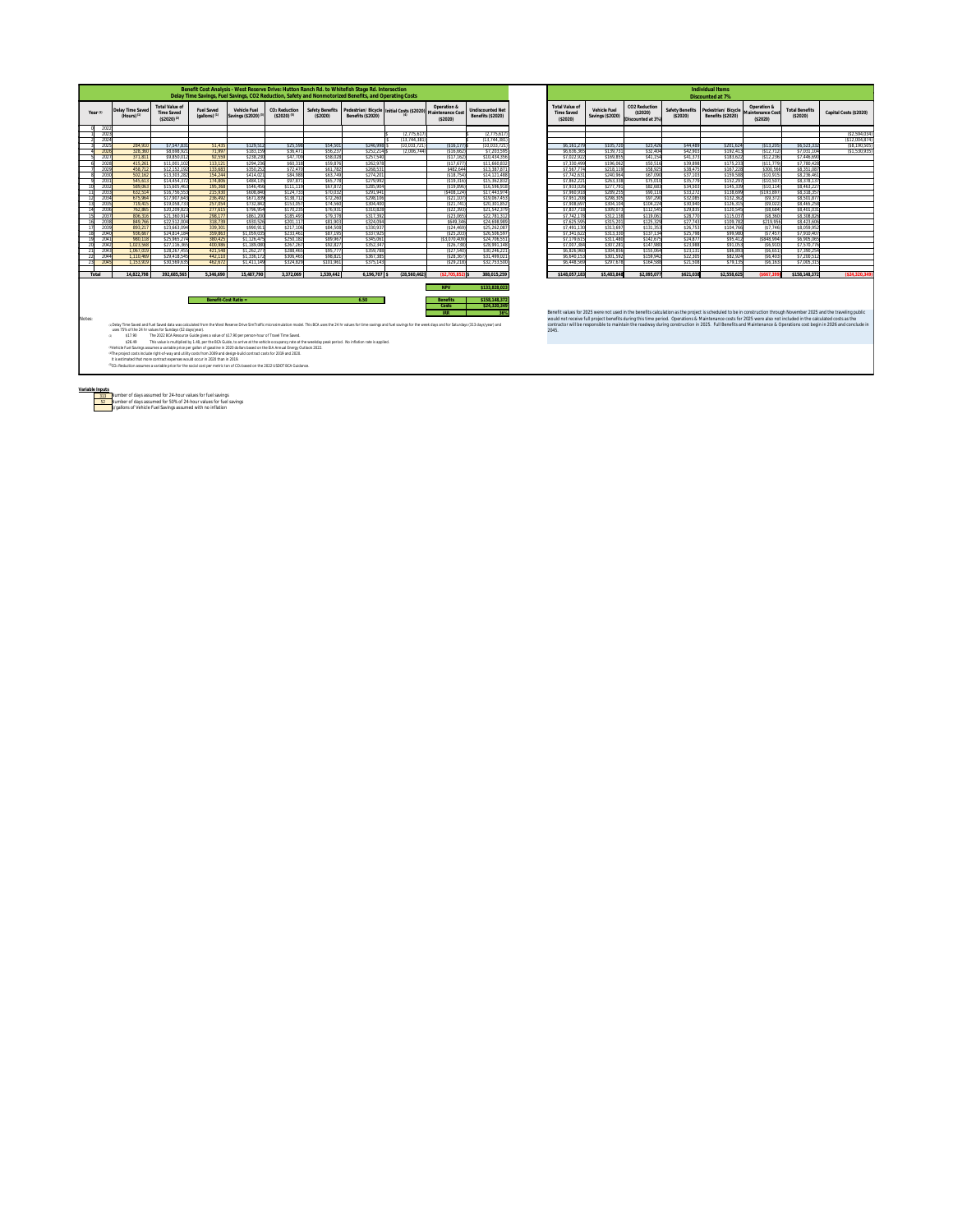| <b>Executive Data Summary</b><br>West Reserve Drive: Hutton Ranch Rd. to Whitefish Stage Rd. Intersection |                                         |                                            |                                             |                                              |                                              |                                         |                          |  |
|-----------------------------------------------------------------------------------------------------------|-----------------------------------------|--------------------------------------------|---------------------------------------------|----------------------------------------------|----------------------------------------------|-----------------------------------------|--------------------------|--|
| <b>Calendar Year</b>                                                                                      | <b>Total Benefits</b><br>(\$2020 Value) | <b>Maintenance Costs</b><br>(\$2020 Value) | <b>Total Net Benefits</b><br>(\$2020 Value) | <b>Total Capital Costs</b><br>(\$2020 Value) | <b>Discounted Total Net</b><br>Benefits (7%) | <b>Discounted Capital</b><br>Costs (7%) | <b>Net Present Value</b> |  |
| 2022                                                                                                      |                                         |                                            |                                             |                                              | \$0                                          |                                         | \$0                      |  |
| 2023                                                                                                      |                                         |                                            | (\$2,775,617)                               | (\$2,775,617)                                | \$0                                          | (\$2,594,034)                           | (\$2,594,034)            |  |
| 2024                                                                                                      |                                         |                                            | (\$13.744.381                               | (\$13.744.381                                | \$0                                          | (\$12.004.874)                          | (\$12,004,874)           |  |
| 2025                                                                                                      | \$7,988,263                             | (\$16, 177)                                | (\$10,033,721                               | (\$10,033,721                                | \$6,523,332                                  | (\$8,190,505)                           | (\$8,190,505)            |  |
| 2026                                                                                                      | \$9,210,339                             | (\$16,662)                                 | \$7.203.595                                 | (\$2,006,744)                                | \$7,031,104                                  | (\$1,530,935)                           | \$5,500,169              |  |
| 2027                                                                                                      | \$10,434,356                            | (\$17.162)                                 | \$10,434,356                                |                                              | \$7,446,690                                  |                                         | \$7,446,690              |  |
| 2028                                                                                                      | \$11.660.832                            | (\$17.677)                                 | \$11,660,832                                |                                              | \$7,780,428                                  |                                         | \$7,780,428              |  |
| 2029                                                                                                      | \$13,387,871                            | \$482,644                                  | \$13,387,871                                |                                              | \$8,351,087                                  |                                         | \$8,351,087              |  |
| 2030                                                                                                      | \$14.121.488                            | (\$18,754)                                 | \$14.121.488                                |                                              | \$8,236,461                                  |                                         | \$8,236,461              |  |
| 2031                                                                                                      | \$15,362,832                            | (\$19,316)                                 | \$15,362,832                                |                                              | \$8,378,137                                  |                                         | \$8,378,137              |  |
| 2032                                                                                                      | \$16,596,918                            | (\$19.896)                                 | \$16,596,918                                |                                              | \$8.463.227                                  |                                         | \$8,463,227              |  |
| 2033                                                                                                      | \$17,443,974                            | (\$408.124)                                | \$17,443.974                                |                                              | \$8.318.357                                  |                                         | \$8,318,357              |  |
| 2034                                                                                                      | \$19,067,453                            | (\$21.107)                                 | \$19,067,453                                |                                              | \$8,501,877                                  |                                         | \$8,501,877              |  |
| 2035                                                                                                      | \$20,301,852                            | (\$21,741)                                 | \$20,301,852                                |                                              | \$8,465,258                                  |                                         | \$8,465,258              |  |
| 2036                                                                                                      | \$21.542.379                            | (S22.393)                                  | \$21,542,379                                |                                              | \$8,401,031                                  |                                         | \$8,401,031              |  |
| 2037                                                                                                      | \$22.781.312                            | (\$23,065)                                 | \$22,781,312                                |                                              | \$8,308,826                                  |                                         | \$8,308,826              |  |
| 2038                                                                                                      | \$24.698.989                            | \$649,346                                  | \$24,698,989                                |                                              | \$8,423,606                                  |                                         | \$8,423,606              |  |
| 2039                                                                                                      | \$25,262,087                            | (\$24,469)                                 | \$25,262,087                                |                                              | \$8,059,952                                  |                                         | \$8,059,952              |  |
| 2040                                                                                                      | \$26,506,597                            | (\$25,203)                                 | \$26,506,597                                |                                              | \$7,910,407                                  |                                         | \$7,910,407              |  |
| 2041                                                                                                      | \$24.706.551                            | (\$3,070,409)                              | \$24.706.551                                |                                              | \$6,905,065                                  |                                         | \$6,905,065              |  |
| 2042                                                                                                      | \$28.991.148                            | (\$26.738)                                 | \$28,991.148                                |                                              | \$7.570.776                                  |                                         | \$7,570,776              |  |
| 2043                                                                                                      | \$30,246,221                            | (\$27,540)                                 | \$30,246,221                                |                                              | \$7,390,254                                  |                                         | \$7,390,254              |  |
| 2044                                                                                                      | \$31,499,021                            | (\$28,367)                                 | \$31,499,021                                |                                              | \$7,200,512                                  |                                         | \$7,200,512              |  |
| 2045                                                                                                      | \$32,753,500                            | (\$29.218)                                 | \$32,753,500                                |                                              | \$7,005,315                                  |                                         | \$7,005,315              |  |
| Total                                                                                                     | \$416,575,721                           | (\$2,705,852)                              | \$388,015,259                               | (\$28,560,462)                               | \$158,148,372                                | (\$24,320,349)                          | \$133,828,023            |  |

2025 Benefits and Maintenance Costs are included - Used for calculations only.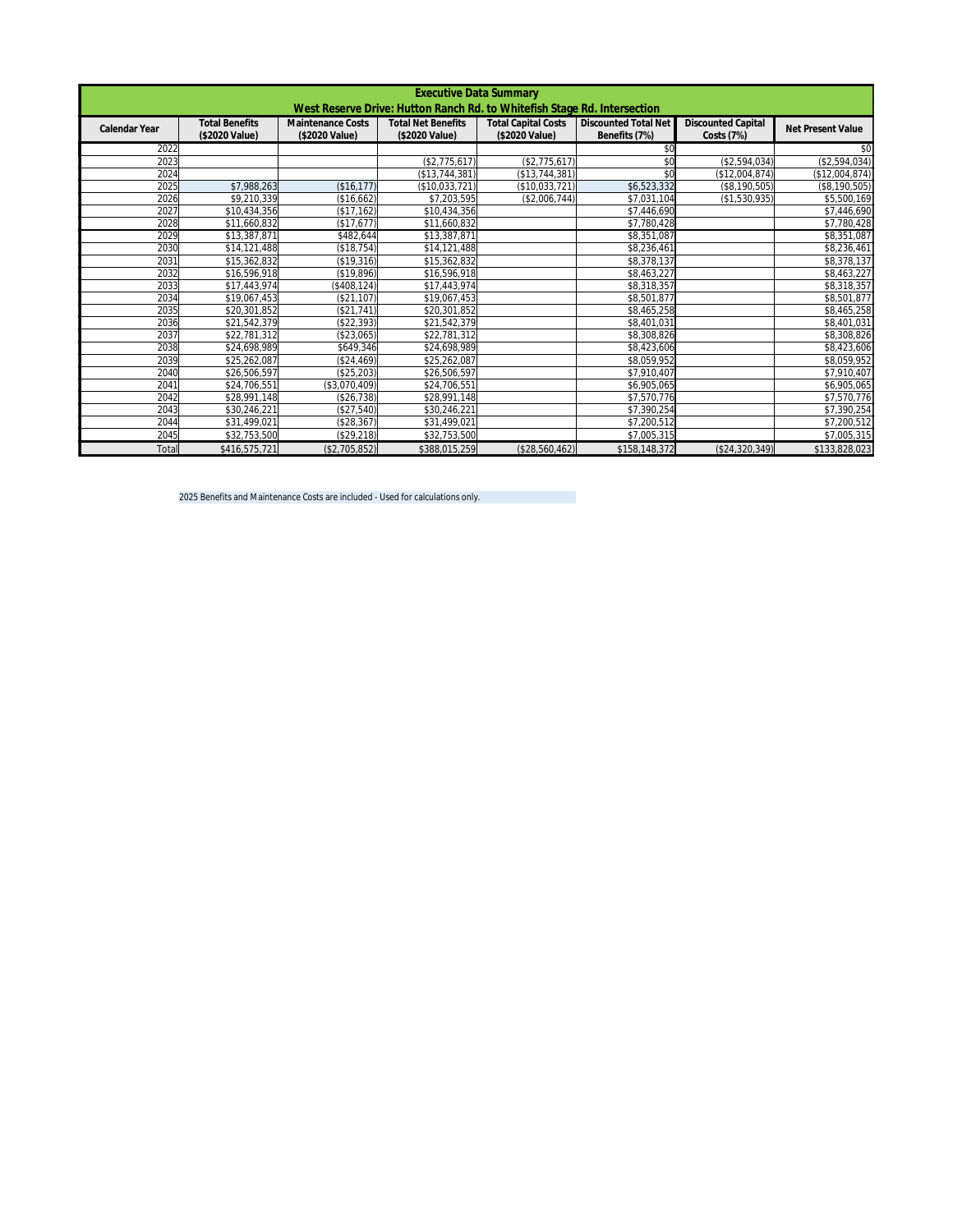|                                                                                                                                                                                                                                                                                    | West Reserve Drive: Hutton Ranch Rd. to Whitefish Stage Rd. Intersection                                                   |                                                                                                                              |                                                                      |                                 |                           |                       |  |  |  |
|------------------------------------------------------------------------------------------------------------------------------------------------------------------------------------------------------------------------------------------------------------------------------------|----------------------------------------------------------------------------------------------------------------------------|------------------------------------------------------------------------------------------------------------------------------|----------------------------------------------------------------------|---------------------------------|---------------------------|-----------------------|--|--|--|
| <b>Current Status/Baseline &amp;</b><br><b>Problem to be Addressed</b>                                                                                                                                                                                                             | Change to Baseline/<br><b>Alternatives</b>                                                                                 |                                                                                                                              | <b>Population Affected by Impacts</b><br><b>RAISE Merit Criteria</b> | <b>Economic Benefits</b>        | <b>Summary of Results</b> | Page Reference in BCA |  |  |  |
|                                                                                                                                                                                                                                                                                    |                                                                                                                            | Vehicle users directly benefit<br>throughput speeds for vehicles, from the improved capacity the<br>proposed project offers. | <b>Economic Competitiveness</b>                                      | <b>Travel Time Savings</b>      | \$148.0 Million           | 15                    |  |  |  |
| The current 3-lane alignment of<br>West Reserve Drive and<br>Whitefish Stage Road<br>experiences significant traffic                                                                                                                                                               | The expansion from 3-lane to<br>5-lane roadway increases<br>resulting in shorter trip times<br>and lower fuel consumption. |                                                                                                                              |                                                                      | Reduced Fuel Consumption        | \$5.5 Million             | 16                    |  |  |  |
| congestion and delayed turning<br>movements. The lack of<br>adequate sidewalk and bicyclist<br>infrastructure discourages<br>pedestrian travel and does not<br>provide connectivity for the<br>commercial and residential<br>areas in this section of the<br>Kalispell Urban Area. |                                                                                                                            |                                                                                                                              | <b>Environmental Sustainability</b>                                  | CO2 Emissions Reduction         | \$2.1 Million             | 16                    |  |  |  |
|                                                                                                                                                                                                                                                                                    | The intersection improvements<br>reduce the risk of traffic<br>crashes.                                                    | Vehicle users directly benefit<br>from the safety improvements<br>the proposed project offers.                               | Safety                                                               | Reduced Roadway Crashes         | \$0.6 Million             | 17                    |  |  |  |
|                                                                                                                                                                                                                                                                                    | The addition of sidewalk space<br>and a multiuse path<br>encourages pedestrian and<br>bicyclist travel.                    | Non-motorized users benefit<br>from the facilities the proposed<br>project offers.                                           | Improves Mobility and<br>Community Connectivity                      | Pedestrian and Bicycle Benefits | \$2.6 Million             | 17                    |  |  |  |